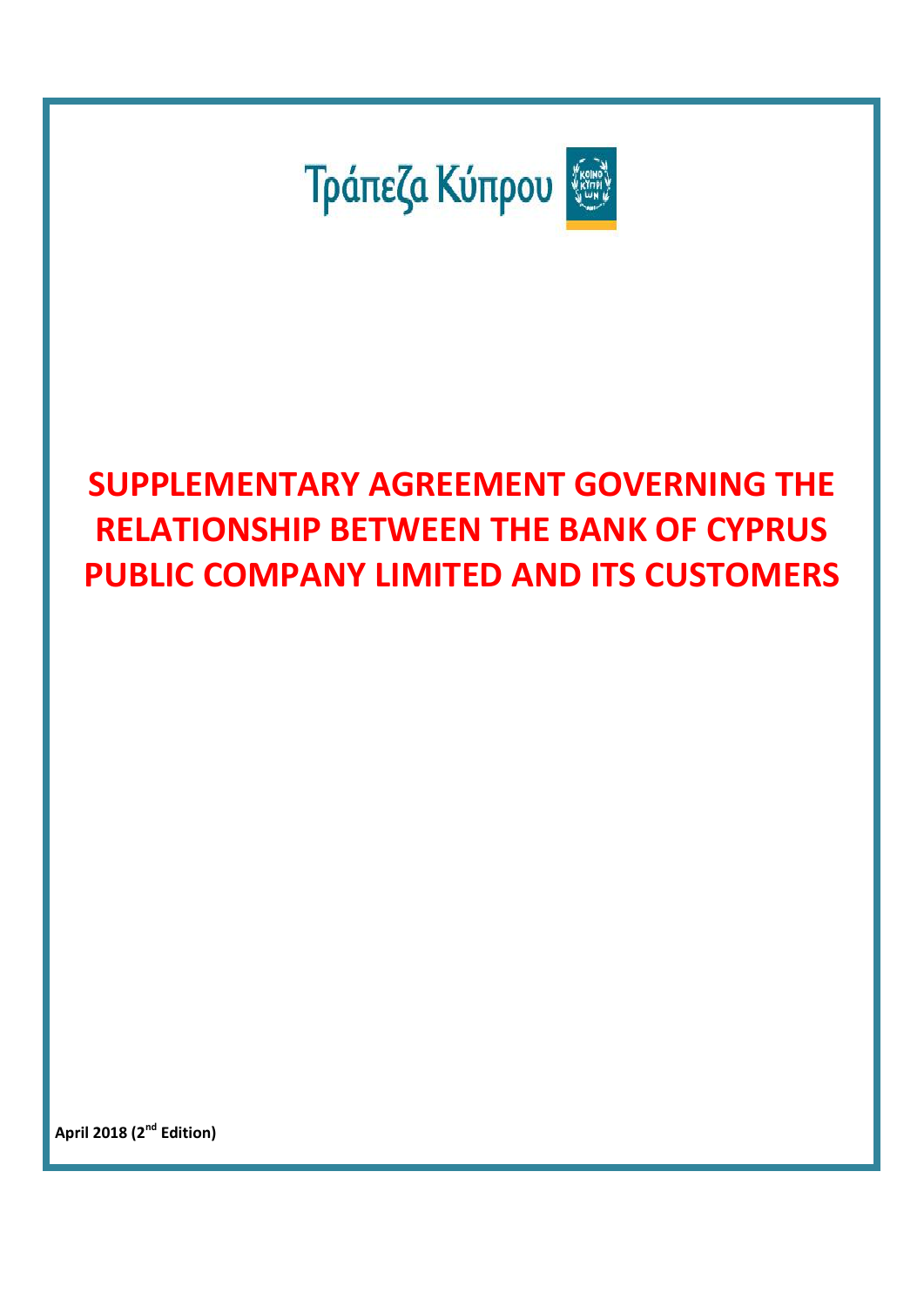# **CONTENTS**

| $\mathbf{1}$ . |  |
|----------------|--|
| 2.             |  |
| 3.             |  |
| 4.             |  |
| 5.             |  |
| 6.             |  |
| 7.             |  |
| 8.             |  |
| 9.             |  |
| 10.            |  |
| 11.            |  |
| 12.            |  |
| 13.            |  |
| 14.            |  |
| 15.            |  |
| 16.            |  |
| 17.            |  |
| 18.            |  |
| 19.            |  |
| 20.            |  |
| 21.            |  |
| 22.            |  |
| 23.            |  |
| 24.            |  |
| 25.            |  |
|                |  |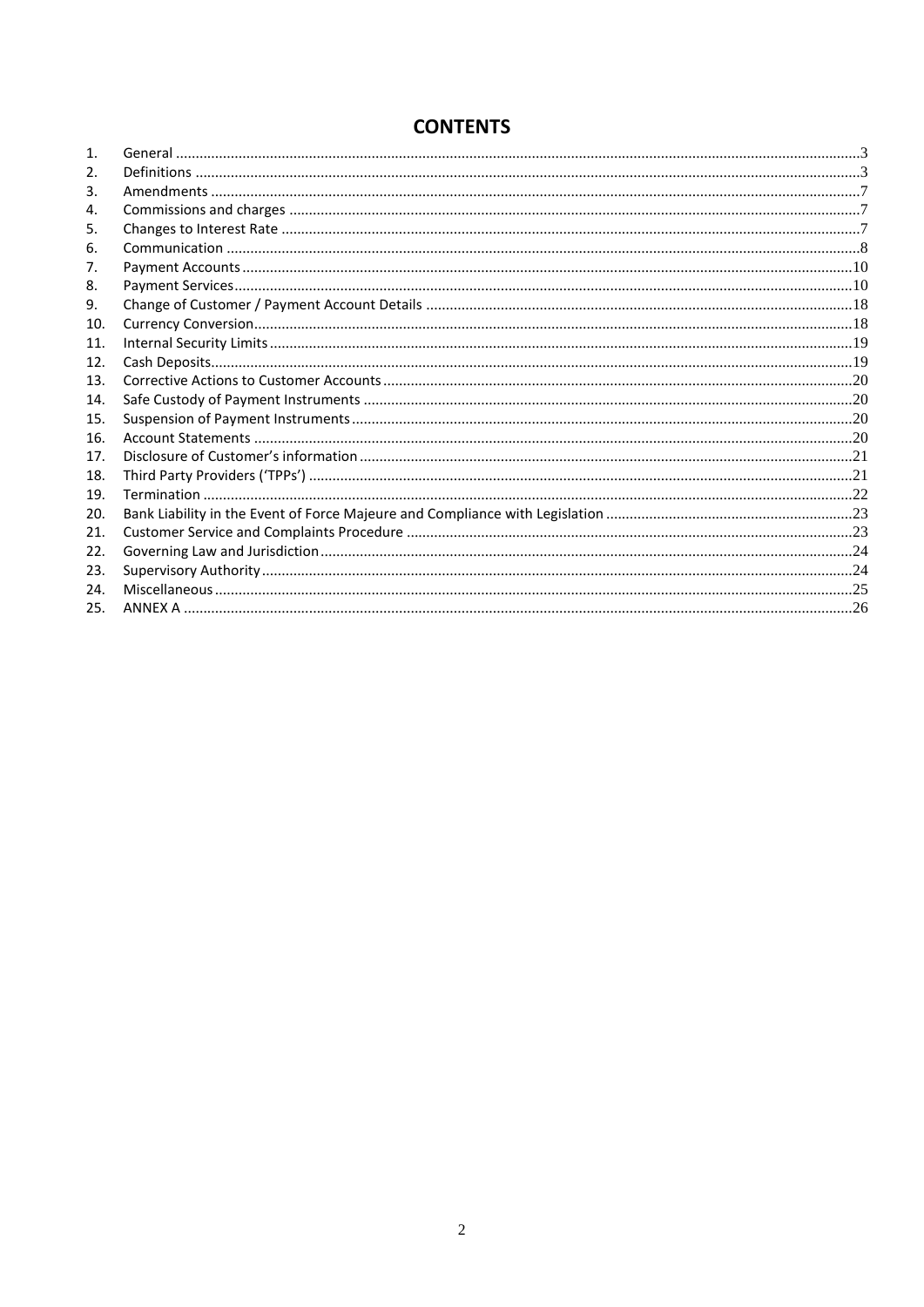# <span id="page-2-0"></span>**1. General**

- 1.1 This Supplementary Agreement governing the relationship between the Bank of Cyprus Public Company Limited and its Customers (the 'Agreement' or the 'Terms and Conditions') governs the relationship between the Bank of Cyprus Public Company Limited, Reg. No. HE 165 (the 'Bank') and its Customers regarding Payments Services offered by the Bank.
- 1.2 This Agreement shall be read concurrently and shall constitute an integral part of the additional special terms for the opening of Accounts. It shall also be read, without limitation, in conjunction with the following documents, posted on the Bank's official website (except of the agreement for current accounts with limit, which is available at the Bank's branches), as amended by the Bank from time to time:
	- Τhe agreement for current accounts with limit,
	- For Payment Transactions using Cards (debit or credit), the Cards Terms and Conditions and the Prepaid Cards Terms and Conditions,
	- For Payment Transactions and receipt of information via the 1bank Service and the Bank's Digital Service Channels, the 1bank Terms and Conditions and the Operating Guidelines of the 1bank Service,
	- Each applicable Table of Commissions and Charges of the Bank of Cyprus and

For sending instructions / orders via fax / e-mail / instructions / orders attachment to the 1bank Service, the Authority and Indemnity in respect of Fax and/or by 'Message' through the 1bank Service Instructions.

- 1.3 The Customer hereby declares that he has carefully read, understood and explicitly and unreservedly agreed with the content of all the terms of this Agreement as these may be amended by the Bank from time to time and are available to him at all the Bank's branches, as well as the Bank's website at [www.bankofcyprus.com.](http://www.bankofcyprus.com/)cy
- 1.4 The Bank's obligations according to this Agreement are determined by the applicable legislations which may be amended from time to time. If it transpires that any term is not in accordance with the aforesaid legislations, the Bank shall comply with the provisions of the said legislations and shall make all the necessary amendments/corrections of the Agreement in its next revision.
- 1.5 Services offered to online Payment Accounts via third parties / organisations shall be provided following the Customer's authorization via the Bank's Digital Service Channels, the terms and regulations of which shall be applicable.
- 1.6 A comprehensive list of the Payment Services offered by the Bank can be found at the Bank's website www.bankofcyprus.com.cy
- 1.7 The Bank's Headquarters are located at 51 Stasinou Street, 2002 Strovolos, Nicosia.

# <span id="page-2-1"></span>**2. Definitions**

In this Agreement, the following terms shall have the following meaning:

**«1bank Service»** means the 24-hour electronic service provided by the Bank allowing access and use of its services to 1bank Service Users, including the provision of information or the undertaking of banking transactions. It also includes services which it provides to other persons in relation to general information by telephone, internet or other means of communication which the Bank may determine from time to time.

**«1bank Service User»** means any natural person with access to the 1bank Service and includes any Customer who is a natural person and/or any natural person who may be authorized from time to time by a holder of a bank account to have access on his behalf to specific services of 1bank and includes any person who may be authorized as an additional 1bank Service User or a replacement of a current 1bank Service User.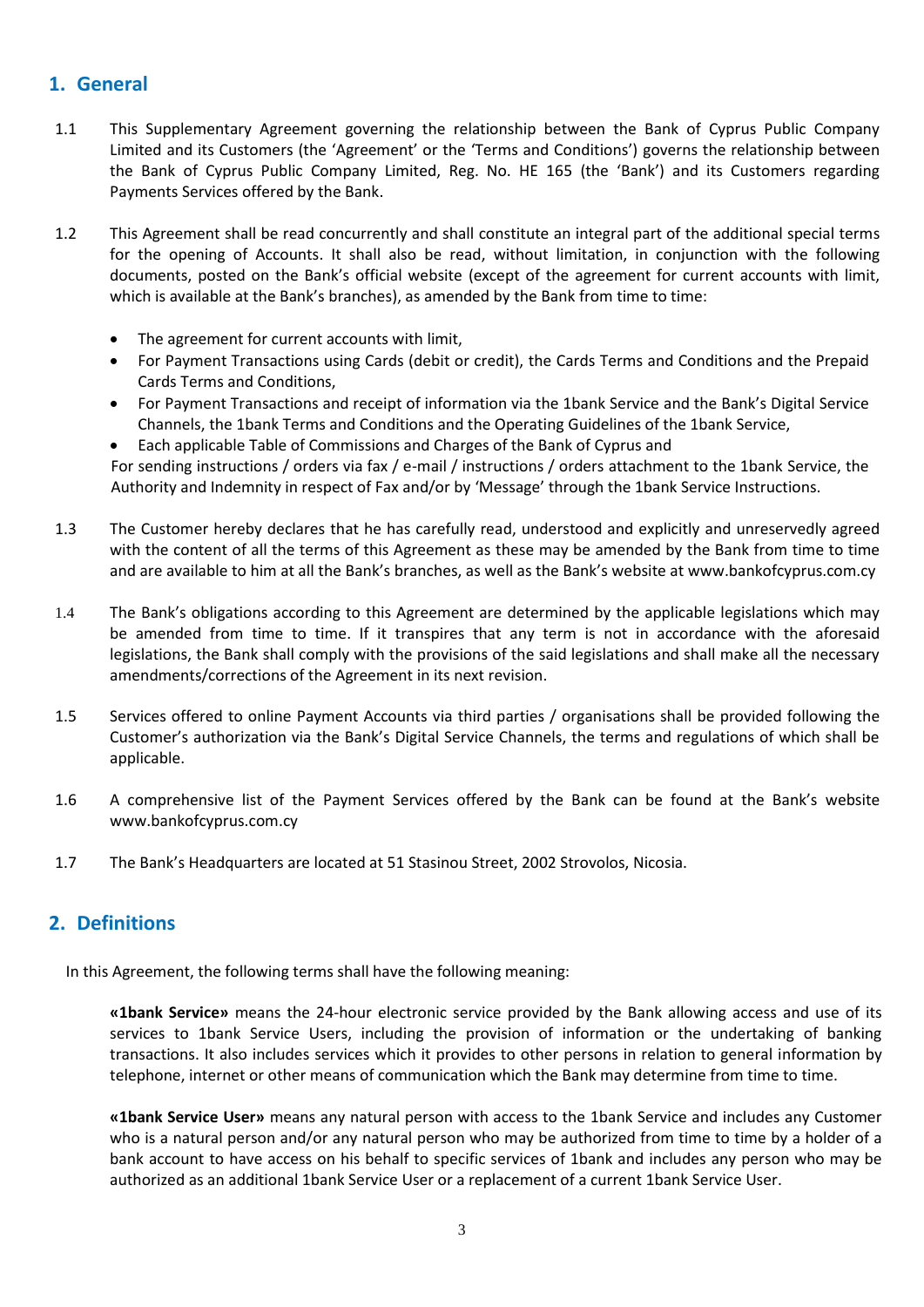**«Account Information Service Provider or AISP»** means the Payment Service Provider which offers an online service to provide consolidated information on one or more Accounts held by the holder of a Payment Account with the Bank or with more Payment Service Providers.

**«Alerts System Service»** is the service provided by the Bank to its Customers whereby the Bank sends text messages by telephone (SMS) to the Customer's telephone number saved in the Bank's systems, containing information, inter alia, that his Payment Transactions were approved/posted by the Bank. This information is given, among others, for security reasons and/or for the prevention of fraud. For this service to be provided by 1bank, it shall be requested by the 1bank Service User and/or the Account Holder.

**«ΑΤΜ»** means the automatic teller machine which accepts the Card or other authentication means for accessing banking services and which is operated by the Bank or by third parties.

**«Bank»** means the Bank of Cyprus Public Company Ltd registered with the Registrar of Companies and Official Receiver in Cyprus (Reg.No.165) having its registered office at 51 Stassinos St., Strovolos 2002 and licensed by the Central Bank of Cyprus. The definition also includes its successors, assigns and any person acting on its or their behalf.

«**Business Day»** means Monday to Friday except bank holidays in the Republic of Cyprus, when the Bank is open for business as required for the execution of a Payment Transaction. Where applicable, the official holidays of the Euro or other currencies as specified by the payment clearing mechanisms are taken into consideration.

**«Card»** means the plastic issued by the Bank to a Customer and confers on him the possibility to effect the transactions defined in the Cards Terms and Conditions or the Prepaid Cards Terms and Conditions upon which the card is issued and includes the VisaCard, MasterCard, American Express or any other card acceptance scheme, renewal, replacement and additional cards including, without limitations, any contactless card in a wearable form and/or sticker, all of which can be debit, credit, prepaid or charge cards or internet or electronic cards or cash withdrawal cards.

**«Consumer»** means a natural person making use of Payment Services acting for purposes other than his commercial or professional activity.

**«Credit Transfer»** means the Payment Service for crediting a Payee's Payment Account with a Payment Transaction or a series of Payment Transactions from a Payer's Payment Account by the Payment Service Provider which holds the Payer's Payment Account, based on an instruction given by the Payer.

**«Customer»** means a natural, legal or other person or group of persons who holds a Payment Account with the Bank and has accepted this Agreement and, where applicable, may also include co-holders of a Payment Account or the Customer's representatives.

**«Cut-off time»** means the point in time during the term of any Business Day beyond which any Payment Order for a Payment Transaction received in relation to the Account shall be deemed to have been received on the following Business Day.

**«Device / Mechanism Producing Single Use Codes»** means the device or mechanism granted to the 1bank Service User according to his needs following a relevant application at a branch of the Bank or online, which creates Dynamic Single Use Secret Codes which may give access to the 1bank Service User to the 1bank Service and/or use of the services offered by the 1bank Service, whether it is a DIGIPASS device or not. The Bank may from time to time and at its absolute discretion alter the Payment Transactions and/or services for which the use of a Device / Mechanism Producing Single Use Codes is required and to replace the Device / Mechanism Producing Single Use Codes which has been granted to the 1bank Service User. These Terms and Conditions shall govern the use of a Device / Mechanism Producing Single Use Codes that has been provided in order to replace an existing one, unless notice has been given to the 1bank Service User for a relevant amendment of these Terms and Conditions.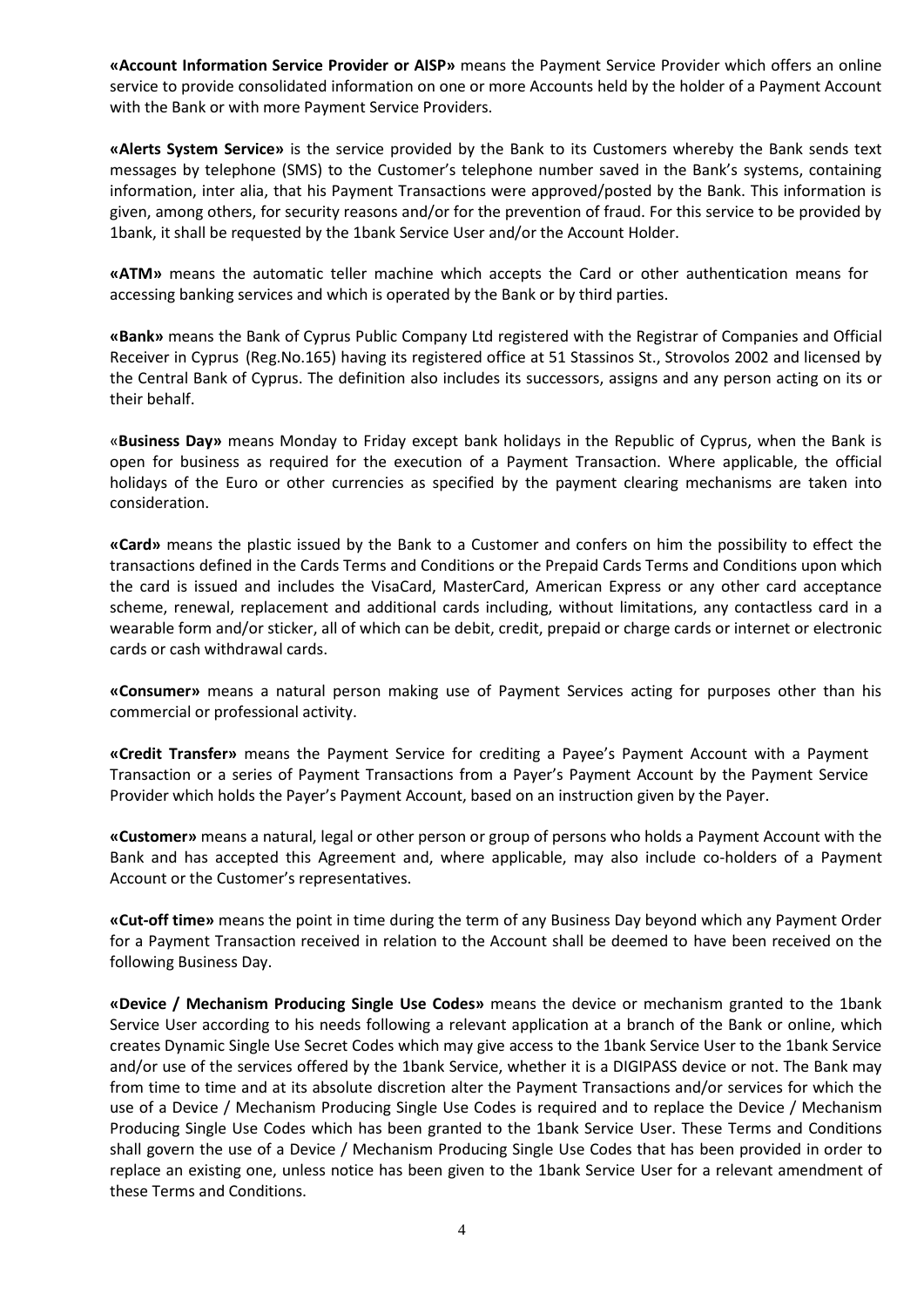**«Digital Service Channels»** means the Bank's digital service channels which are available to the Customer online and/or via telecommunications networks.

«**Direct Debit» -** means the Payment Service for debiting the Payer's Payment Account, where a Payment Transaction is initiated by the Payee on the basis of the consent given by the Payer to the Payee, to the Payee's Payment Service Provider or to the Payer's own Payment Service Provider, in paper or electronic format.

**«Dynamic Single Use Secret Code»** means the code produced by a Payment Instrument provided by the Bank (including the Device / Mechanism Producing Single Use Codes) and is used in, but not limited to, the verification of the authenticity of the Customer's instructions / orders via fax, e-mail, 1bank Service.

**«Funds»** means paper notes and coins, digital or electronic money, as per the meaning of article 2 of the Electronic Money Law.

**«International Bank Account Number or ΙΒΑΝ»** is the international bank account number which is structured on the basis of international standards according to ISO 13616**.**

«**Law»** means the Provision and Use of Payment Services and Access to Payment Systems Law of 2018 (31(I)/2018), as such Law may be amended or replaced from time to time.

**«Member States»** means the states of the European Union and the European Economic Area ('ΕΕΑ') which on this day includes Liechtenstein, Iceland, Norway and, for the purposes of the SEPA Scheme, Switzerland.

**«Micro-enterprise»** means an enterprise that employs less than ten employees having an annual turnover or a balance sheet total not exceeding 2 million Euros.

**«Operating Guidelines»** means the instructions which the Bank may issue from time to time, which govern the use and operation of the Bank's Digital Service Channels and services (1bank) and which are available at the branches and/or website of the Bank at [www.bankofcyprus.com.](http://www.bankofcyprus.com/)cy

**«Payee» (Beneficiary)** means the natural, legal or other person or group of persons who is the intended recipient of the funds which have been the subject of the Payment Transaction.

**«Payer»** means a natural, legal or other person or group of persons who holds a Payment Account with the Bank and allows a Payment Order from that Payment Account.

**«Payment Account or Account»** means an account held in the name of one or more Customers which is used for the execution of Payment Transactions.

**«Payment Initiation Service Provider or PISP»** means the Payment Service Provider which offers a service to initiate a Payment Order at the request of the Payer with respect to a Payment Account.

**«Payment Instrument or Instrument»** means any personalized device and/or set of procedures agreed between the Customer and the Bank and used by the Customer in order to initiate a Payment Order. It includes, inter alia, the Cards and the PIN (Personal Identification Number), the 1bank Service and the passwords related thereto, the Device / Mechanism Producing Single Use Codes as defined by the Terms and Conditions of the 1bank Service, the specific agreements for the provision and use of the service, as well as the Dynamic Single Use Secret Codes created thereby, the transmission of orders for Payment Transactions via fax, or e-mail where this is prescribed by specific agreements, the use of passwords and any other instrument provided by the Bank from time to time. It is understood that where the Bank provides the Customer with a Payment Instrument, the holder of such Instrument shall use it according to the terms signed at the time of granting the relevant Payment Instrument and strictly comply with them.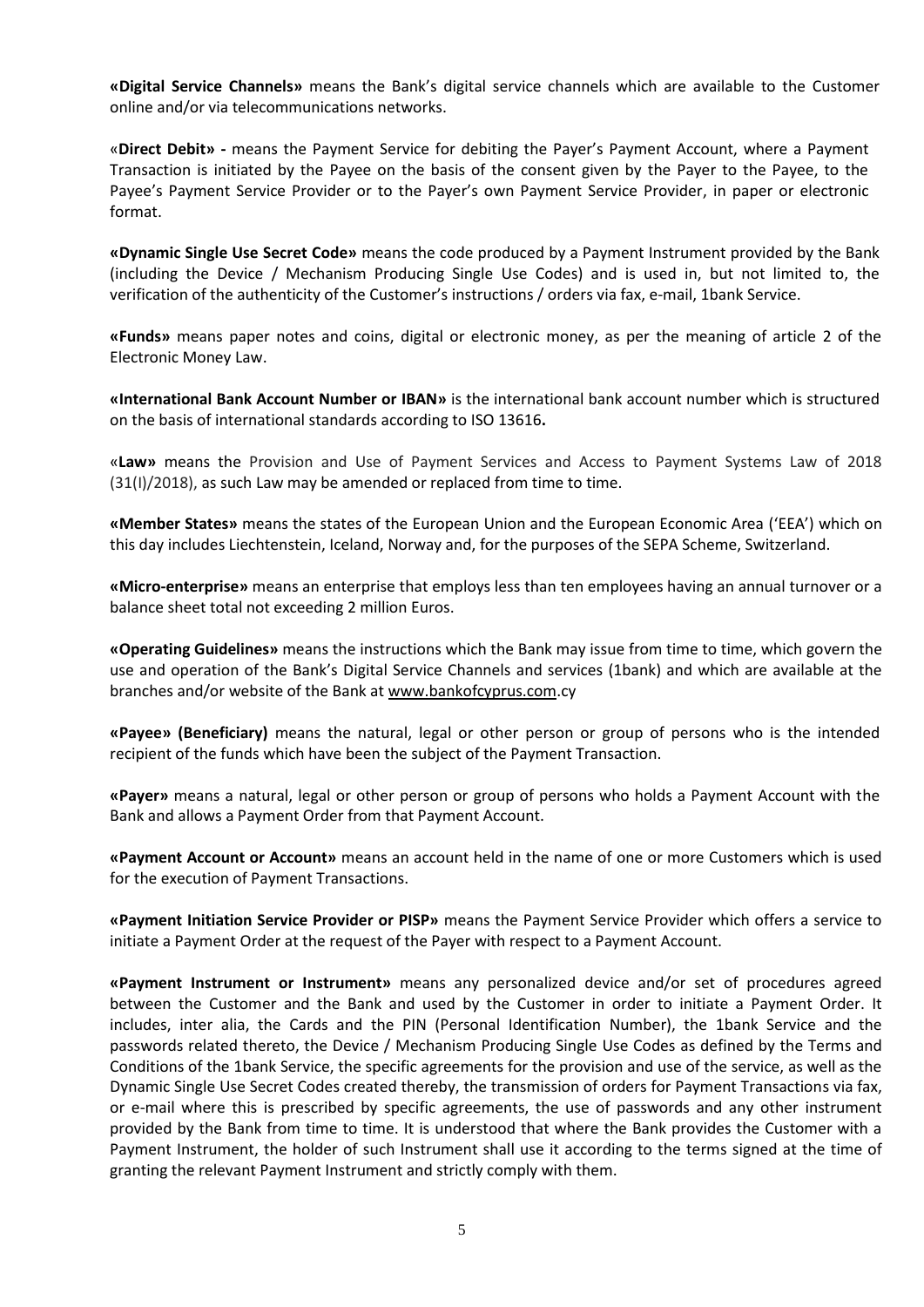**«Payment Order»** means any order by the Payer or the Payee to the relevant Payment Service Provider, with which he requests the execution of a Payment Transaction. It also includes payment orders initiated through a PISP.

**«Payment Service»** means the business activity mentioned in Annex A.

**«Payment Service Provider»** shall have the meaning given to the term by the Provision and Use of Payment Services and Access to Payment Systems Law of 2018 and shall include, inter alia, licenced credit institutions as per the meaning of article 2 of the Business of Credit Institutions Law and other licenced Organizations or persons offering Payment Services.

**«'Payment Service User'»** means a natural, legal or other person or group of persons making use of a Payment Service in the capacity of Payer, Payee, or both.

**«Payment Transaction»** means an act of placing, transferring or withdrawing funds initiated by the Payer or on his behalf or by the Payee, irrespective of any underlying obligations between the Payer and the Payee.

**«Personal Information»:** means any information relating to an identified or identifiable natural person ('data subject'); an identifiable natural person is one who can be identified, directly or indirectly, in particular by reference to an identifier such as a name, an identification number, location data, an online identifier or to one or more factors specific to the physical, physiological, genetic, mental, economic, cultural or social identity of that natural person;

**«PIN»** means the Personal Identification Number issued to or specified by the Customer and the use of which equals to and has the effect of his signature.

**«Reference Exchange Rate»** means the foreign exchange rate used as a basis in the calculation of each currency exchange and which is rendered available by the Payment Service Provider or originates from a source available to the public.

**«Reference Interest Rate»** means the interest rate used as a basis for the calculation of interests and which originates from a source available to the public which may be verified by each party of this Agreement.

**«SEPA (Single Euro Payments Area)»** means all [member states of the European Union,](https://en.wikipedia.org/wiki/Member_states_of_the_European_Union) the four (4) member states of the [European Free Trade Association](https://en.wikipedia.org/wiki/European_Free_Trade_Association) [\(Iceland,](https://en.wikipedia.org/wiki/Iceland) [Liechtenstein,](https://en.wikipedia.org/wiki/Liechtenstein) [Norway](https://en.wikipedia.org/wiki/Norway) and [Switzerland\)](https://en.wikipedia.org/wiki/Switzerland), [Monaco](https://en.wikipedia.org/wiki/Monaco) and [San Marino](https://en.wikipedia.org/wiki/San_Marino).

**«SEPA Scheme»** means the initiative concerning transfers in Euros between customer accounts kept in the Single Euro Payments Area.

«**Table of Commissions and Charges»** means the table including the commissions, charges or other expenses, as well as information relating to the applicable borrowing rates for the various types of accounts maintained at the Bank. It is available on the official website of the Bank www.bankofcyprus.com.cy and in all of the Bank's branches.

**«Third Party Providers or TPPs»** means Payment Initiation Service Providers (PISPs) and/or Account Information Service Providers (AISPs) and/or Payment Service Providers issuing card-based payment instruments in each case who have been authorized or registered by the relevant national competent authority in the European Union pursuant to the Provision and Use of Payment Services and Access to Payment Systems Law of 2018 or such other national law implementing legislation in respect of Directive (EU) 2015/2366.

**«Unique Identifier»** - means a combination of letters, numbers or symbols specified to the Payment Service User by the Bank and to be provided by the Payment Service User to identify unambiguously another Payment Service User and/or the Payment Account of that other Payment Service User for a Payment Transaction. At the Bank of Cyprus, the Account/IBAN number is specified as the Unique Identifier.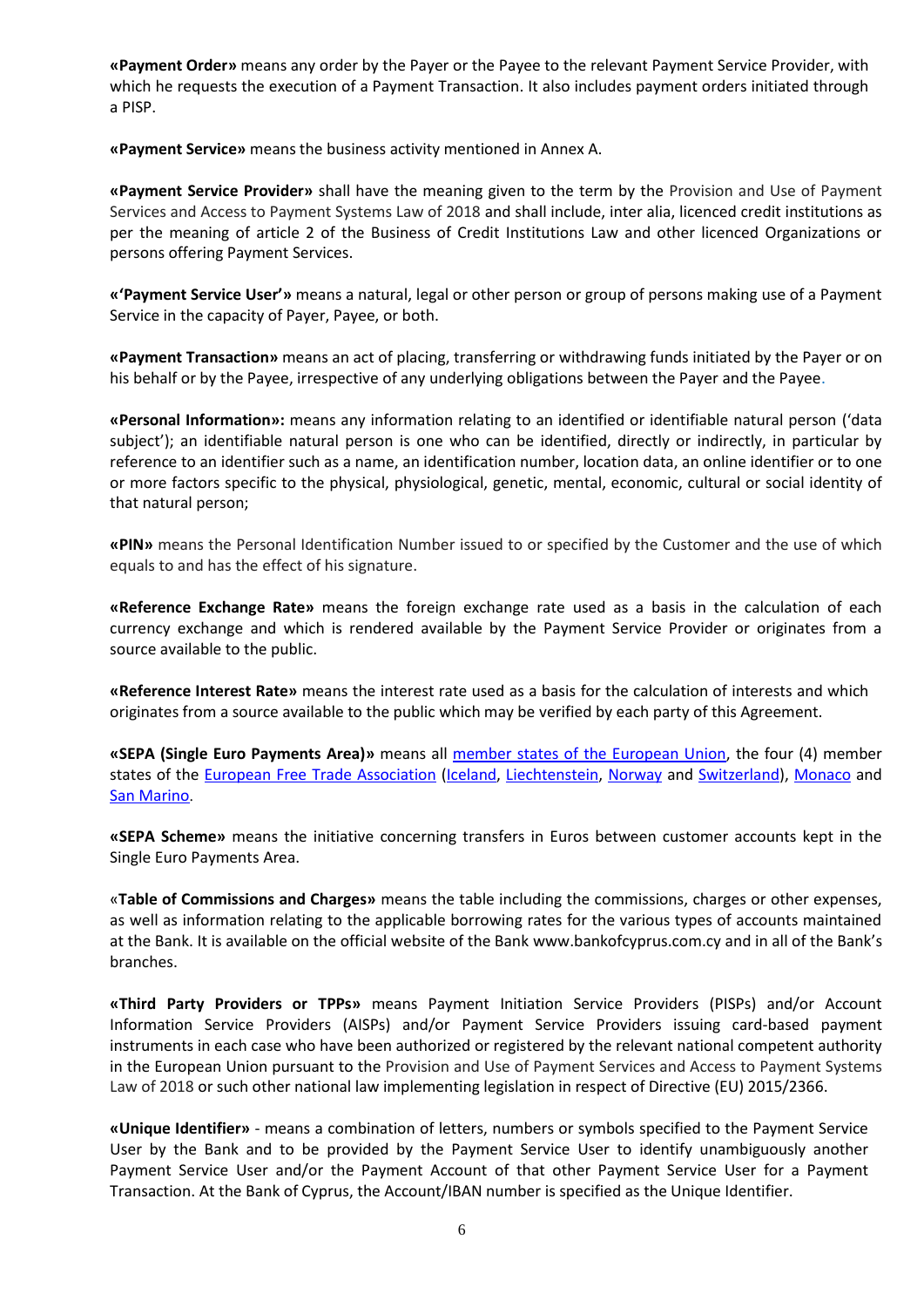**«Value Date» -** means the reference point in time used by the Payment Service Provider for the calculation of interest on the funds with which a Payment Account is credited or debited.

## <span id="page-6-0"></span>**3. Amendments**

- 3.1 The Bank shall have the right at any time to supplement or amend the terms of this Agreement and the additional special terms referenced in paragraph 1.2. above to reflect market conditions, good banking practice, the products offered, the Bank's policy, system capacity, the relevant laws or for any other reason and the Bank will notify the Customer for such changes/amendments through posting and/or publication online on the Bank's website at [www.bankofcyprus.com.](http://www.bankofcyprus.com/)cy and/or publication in the press and/or as the Bank may deem most appropriate, in accordance to paragraph 6 below. Any amendments of the Cards Terms and Conditions, prepaid Cards Terms and Conditions and the 1bank Terms and Conditions shall be made in accordance to the relevant specific terms.
- 3.2 If the Customer is a Consumer or a Micro-enterprise, the Bank shall inform him of each amendment of this Agreement and the additional special terms referenced in paragraph 1.2. above, in printed form or other durable means, in accordance to paragraph 6 below, two (2) months before the amendment enters into force.

The Customer shall have the right to terminate this Agreement or the additional special terms, where the amendment concerns such terms, within the period of (2) months, subject to the provisions of paragraph 19, without any charge. The Customer is deemed to have accepted the changes if he does not notify the Bank that he does not accept them before the proposed date of entry into force. Where the Customer is neither a Consumer nor a Micro-enterprise, the amendment shall enter into force without prior notice.

3.3 The provisions of the present paragraph may concern changes to any term including the commissions and charges as per paragraph 4. It is provided that, for any amendment made to the Reference Interest Rate and interest rate, the provisions of paragraph 5 shall apply and for any amendments of the Reference Exchange Rate and the exchange rate, the provisions of paragraphs 10.2.& 10.3. shall apply.

## <span id="page-6-1"></span>**4. Commissions and charges**

- 4.1 The Bank shall have the right to charge Bank fees for the maintenance of the Payment Account and/or any expenses and/or commissions for the execution of the Payment Transaction at the time of the execution and for the provision of any other services in accordance with the Bank's Table of Commissions and Charges which is made available to the Customer at the time of opening the Payment Account and is available at all of the Bank's branches in printed form, as well as online at the [www.bankofcyprus.com.](http://www.bankofcyprus.com/)cy website.
- 4.2 The Bank shall also have the right to charge the Customer with stamp duty that is payable for any documents signed in relation to the opening, operation and closing of the Payment Account and in relation to Payment Transactions and any other services which it offers from time to time for which stamp duties are required.
- 4.3 In the event of review of the commissions and charges, the updated Table of Commissions and Charges shall be available at the Bank's branches and shall be published on the Bank's website at [www.bankofcyprus.com.](http://www.bankofcyprus.com/)cy or shall be notified to the Customer in the manner that the Bank deems most appropriate.

## <span id="page-6-2"></span>**5. Changes to Interest Rate**

5.1 The Bank shall be entitled to make changes to the Reference Interest Rate with immediate effect and without prior notice to the Customer and the Customer shall be thereby informed through an announcement in the daily press or through an announcement on the Bank's website at [www.bankofcyprus.com.](http://www.bankofcyprus.com/)cy or through a notice thereto as the Bank may deem proper and shall apply from the date of effecting the change.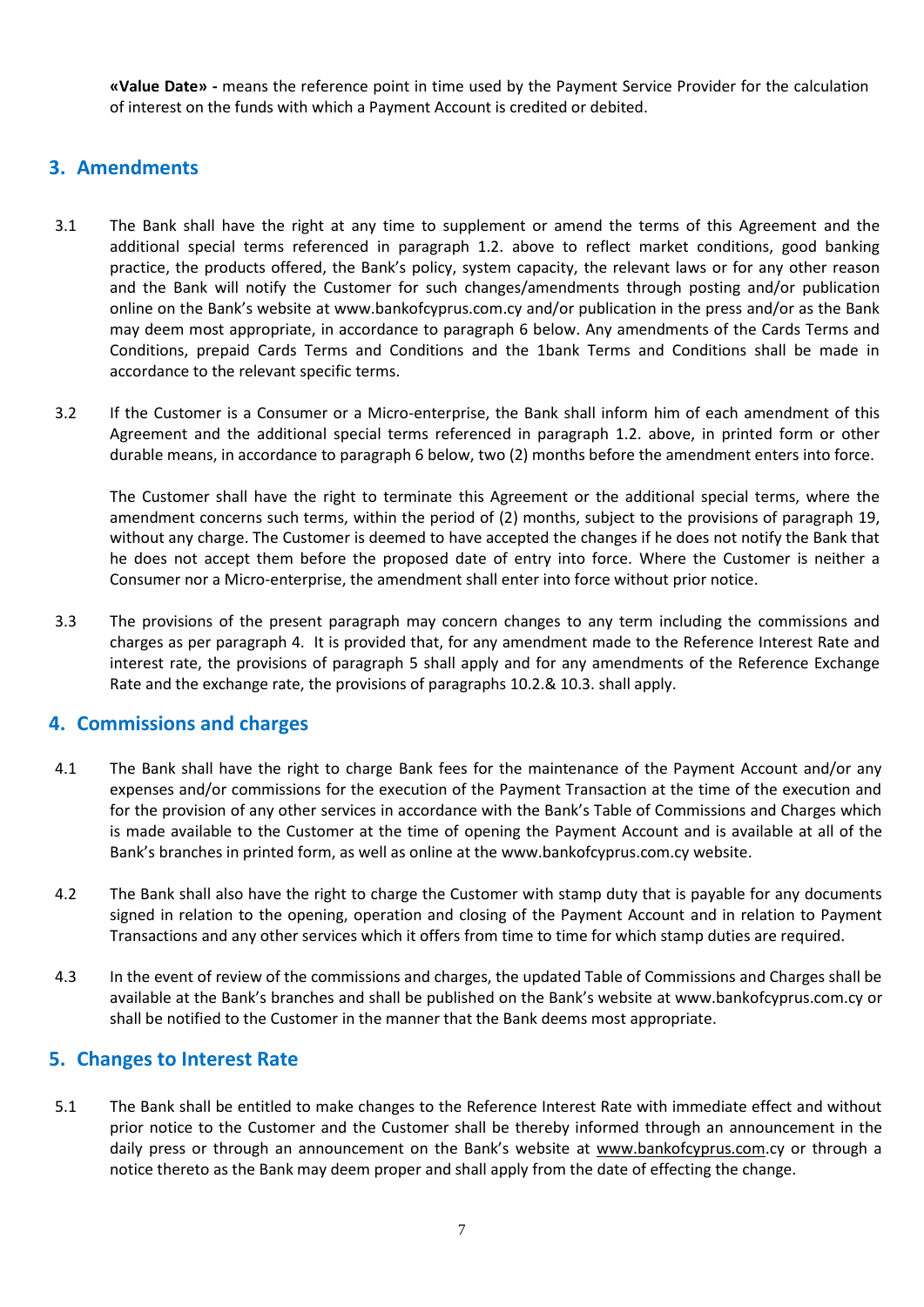- 5.2 The Bank shall also be entitled to make changes to the Payment Accounts' interest rates, which are not Reference Interest Rates, at any time as the Bank may deem appropriate or in accordance with the terms of the document signed by the Customer for the particular Account and the Customer shall be notified two (2) months before the amendment enters into force by an announcement in the daily press or through an announcement on the Bank's website at [www.bankofcyprus.com.](http://www.bankofcyprus.com/)cy or by a notice given thereto in the manner that the Bank deems most appropriate. The Customer shall have the right to terminate this Agreement within the period of two (2) months, subject to the provisions of paragraph 19, without any charge. The Customer is deemed to have accepted the changes if he does not notify the Bank that he does not accept them before the proposed date of entry into force. Where the Customer is neither a Consumer nor a Micro-enterprise, the twomonth notice period on the Bank's behalf shall not be required.
- 5.3 The Bank shall be entitled to change (either by increasing or reducing), within the framework of each applicable legislation, the monetary and credit rules applicable on each occasion, the market conditions and the currency value, the basic interest rate, the margin, the interest on arrears, the commissions and/or bank fees (and/or to charge the account with commission percentages and/or ledger and/or other fees as it may deem appropriate if the present Agreement does not provide for such charges) and such change and/or effecting of change shall be binding on the Customer, who shall be notified by an announcement in the daily press and/or in writing or through any other stable means in accordance with the applicable legislation or by a notice given thereto in the manner that the Bank deems most appropriate and shall apply as of the date specified in such announcement or notice.

## <span id="page-7-0"></span>**6. Communication**

- 6.1 Subject to the provisions of any Cypriot or European Legislation and subject to any other specific term of this Agreement, as well as any code of practice or conduct, any notice, communication, or other document required to be sent or made available to the Customer by the Bank, according to this Agreement and the Law, as the Bank may deem appropriate and, as the case may be, shall be sent or made available inter alia:
	- i) electronically to the last e-mail address given by the Customer, or

ii) via messages through the electronic 1bank Service where the Customer is a subscriber of the 1bank Service and has connected his Payment Account with the said Service (reference is made in 1bank's Terms and Conditions and Operating Guidelines with regards to the technical requirements of the Customer's/User's equipment), or

- iii) by telephone, or
- iv) via electronic messages (SMS) to mobile telephones or other electronic devices, or
- v) via fax, or
- vi) through announcements of the 1bank Service, or
- vii) through announcements in the press, or
- viii) through documents/forms available at the Bank's branches or the [www.bankofcyprus.com.](http://www.bankofcyprus.com/)cy website, or
- ix) by post with standard or registered post at the last address given by the Customer.

The following shall be considered to be the date of communication:

i) where the communication is made electronically at the e-mail address given by the Customer or by fax, the same date as the date of the written communication (however, if this date is a non-Business Day, then the date of communication shall be considered to be the following Business Day),

ii) where the communication is made via messages through the electronic 1bank Service, the same date as the date of written communication,

iii) where the communication is made by telephone, the same date as the date of the telephonic communication,

iv) where the communication is made via electronic messages (SMS) to mobile telephones or other electronic devices, the date the message was sent,

v) where the communication is made through announcements of the 1bank Service, the date of publication on the 1bank Service,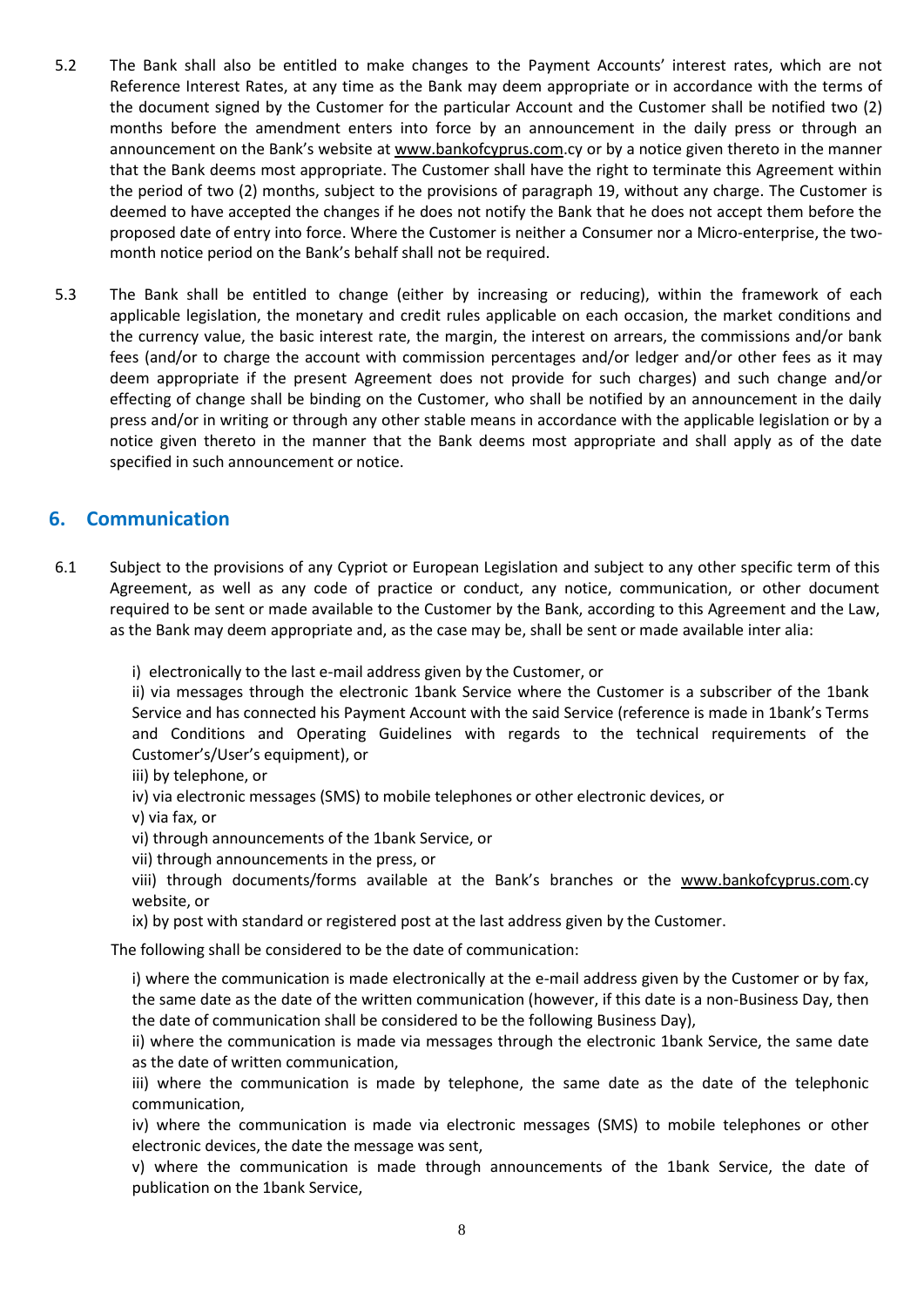vi) where the communication is made through announcements in the press, the date of publication in the press,

vii) if a notice/ communication/ documents is delivered by hand, the date of receipt,

viii) where the communication is made through documents/forms available at the Bank's branches or the [www.bankofcyprus.com](http://www.bankofcyprus.com/) website, the date of receipt,

ix) where the communication is made by post, four (4) days following the date of dispatch of the written communication.

- 6.2 The Bank shall bear no liability or obligation for any damage or loss incurred by the Customer as a result of any delay, misunderstanding, destruction, or other irregularity in the dispatch of any notice through any of the abovementioned means of communication either to or from the Customer, or to any third person, for reasons that fall outside the control of the Bank.
- 6.3 The Bank shall not be held liable for any loss or non-receipt of any document, receipt or postal notice, for reasons that fall outside the control of the Bank.
- 6.4 The Bank shall be entitled to refuse to follow any notices/notifications given by the Customer in relation to his current data if the Bank is not satisfied in relation to the content or authenticity of such notices/notifications.
- 6.5 The Customer shall notify the Bank of his contact details, such as his home address, his e-mail address and/or mobile phone number. Where he changes his contact details, the Customer shall notify the Bank of this immediately, by providing a document or other instrument accepted by the Bank. An omission by the Customer to do so shall be considered as gross negligence.
- 6.6 The Bank shall consider correspondence and communication from the Bank to the Customer as properly delivered, if it has been sent to the last correspondence address given by the Customer to the Bank in writing.
- 6.7 The Bank shall be entitled, at its absolute discretion and subject to paragraph 8.5., to refuse the execution of any Payment Order in the Customer's Account or to discontinue the dispatch of correspondence, if the correspondence sent by the Bank to the Customer is returned to the Bank due to an incorrect address, and if the Bank has taken actions and/or efforts to locate the Customer in order to correct his correspondence details and cannot locate him.
- 6.8 Subject to any applicable law, where the Customer is not a Consumer or a Micro-enterprise, the Bank may, but shall not be obligated, to make available the information which it has an obligation to provide to Consumers according to the Provision and Use of Payment Services and Access to Payment Systems Law of 2018.
- 6.9 Where the Customer submits an application to connect with the Alerts System Service, the Customer acknowledges and accepts that:

i) the Bank will not be responsible for the deletion or partial deletion or failure in the transmission of any messages.

ii) the Bank does not guarantee that the Alerts System Service will be continuous, chronologically consistent, safe or correct or that it will be available at any time or place.

iii) the Bank is not liable for any loss or damage of any kind sustained by the Customer as a result of the contents of the message transmitted through the Alerts System Service.

iv) the SMS will be sent to the Customer's telephone number saved in the Bank's system. In case of a change to the telephone number, the Customer shall notify the Bank accordingly. Where the Customer indicates an incorrect telephone number, the Bank shall not be liable for any loss, damage, inconvenience or disclosure of information to third parties that may be sustained by the Customer or any third party.

6.10 The Bank shall have the right to send telephone messages (SMS) or other type of messages to the Customer for the purposes of his notification in relation to the execution or non-execution of Payment Orders, as well as his protection from malicious actions of third parties.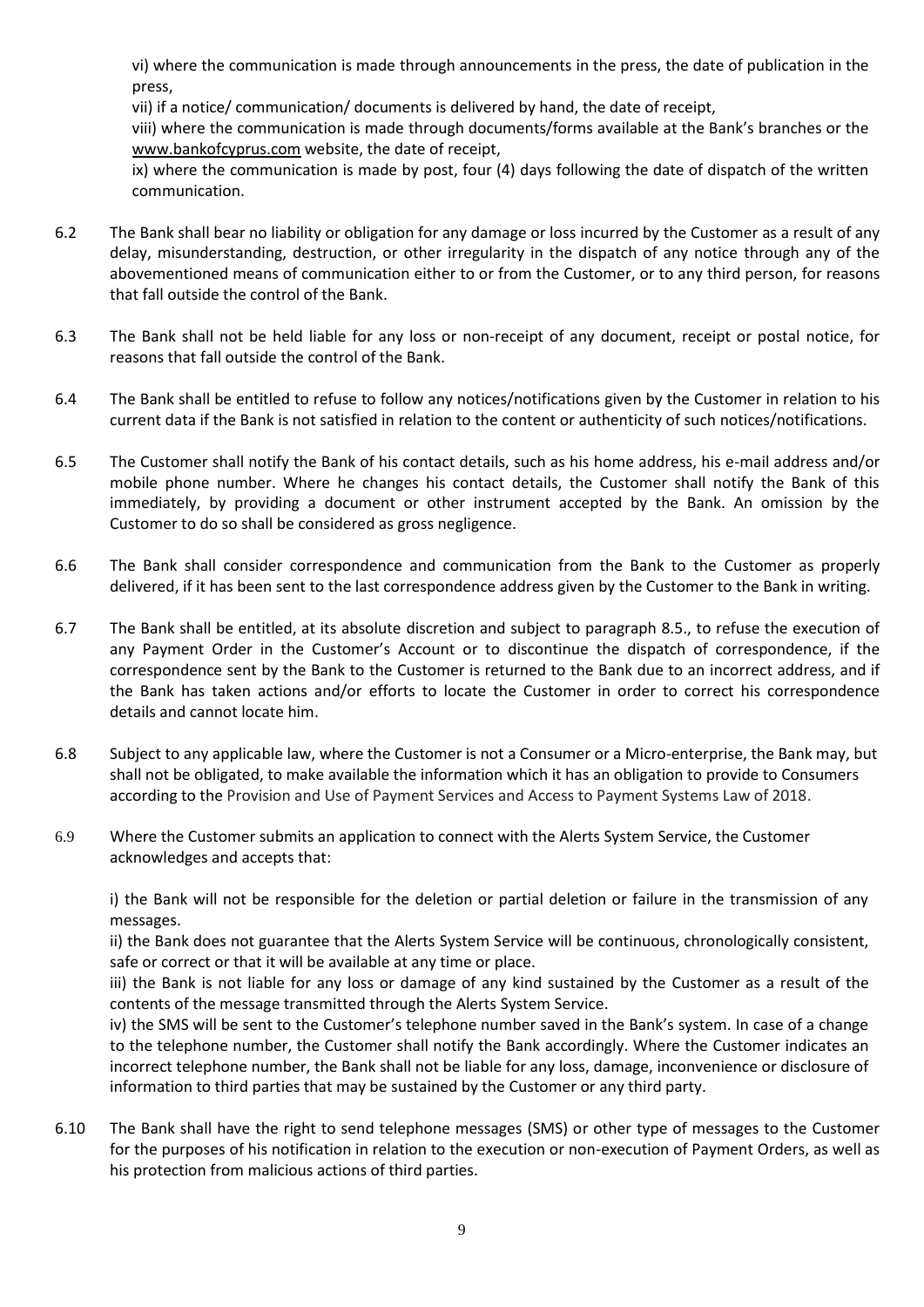- 6.11 The Bank and/or the JCC Payment Systems Ltd, being authorized by the Bank, (or any other person which may be announced by the Bank from time to time) may, but shall not be obligated to, verify the authenticity of the Payment Orders received via fax or e-mail or any other means, by communicating with the Customer or with persons authorized by the Customer to act in his name and/or on his behalf, by phone using the contact details held in the Bank's system. This applies in general in cases where there is a suspicion of fraud or security threat and/or for operational reasons and/or in an effort to avoid the misuse of the Customer's personalized security features.
- 6.12 The Bank will never ask the Customer to disclose details regarding any personalized security features. However, as regards the use of 1bank, the User ID and the One Time Password ('OTP') may be required for Call Centre Transactions.
- 6.13 The Customer may communicate with the Bank:
	- i) by visiting any branch of the Bank in person during working hours.
	- ii) by calling the 1bank Service at 800-00-800 (+357 -22128000 for international calls) on Business Days from 7:45 to 20:00 or
	- iii) in writing by post at the following address:

Stasinou Street 51, 2002 Strovolos, Nicosia P.O. Box 21472, 1599 Nicosia, Cyprus, or

- iv) by fax, in accordance with the specific agreements, at the number of the branch / unit where the Customer's accounts are maintained, or
- v) through the 1bank Service if he is a subscriber, or
- vi) through another electronic means notified to the Customer by the Bank from time to time,

or where such details are changed, at any other address or telephone number notified by the Bank from time to time or by using the details given by the Bank.

6.14 Communication between the Customer and the Bank shall be made in Greek or English or another language agreed in advance with the Customer.

# <span id="page-9-0"></span>**7. Payment Accounts**

The following bank accounts have been determined by the Bank as Payment Accounts:

- i) Current accounts with or without limit.
- ii) Savings accounts.
- iii) Credit Card accounts.
- iv) Notice accounts from which Payment Transactions are permitted without limitation on the basis of their specific terms of operation.

## <span id="page-9-1"></span>**8. Payment Services**

Payment Services covered by the Law are described in Annex A:

- 8.1.Submission and Authorization of Payment Orders
- 8.1.1 The Bank agrees to act in accordance with the Customer's Payment Orders (including those made through a PISP) on the condition that, as the case may be, the following is complied with:

#### **i) Written Orders**

Where the instructions are made in writing, these may be given or sent to any branch of the Bank, with the original signature of the Customer or his authorized representative which should be consistent with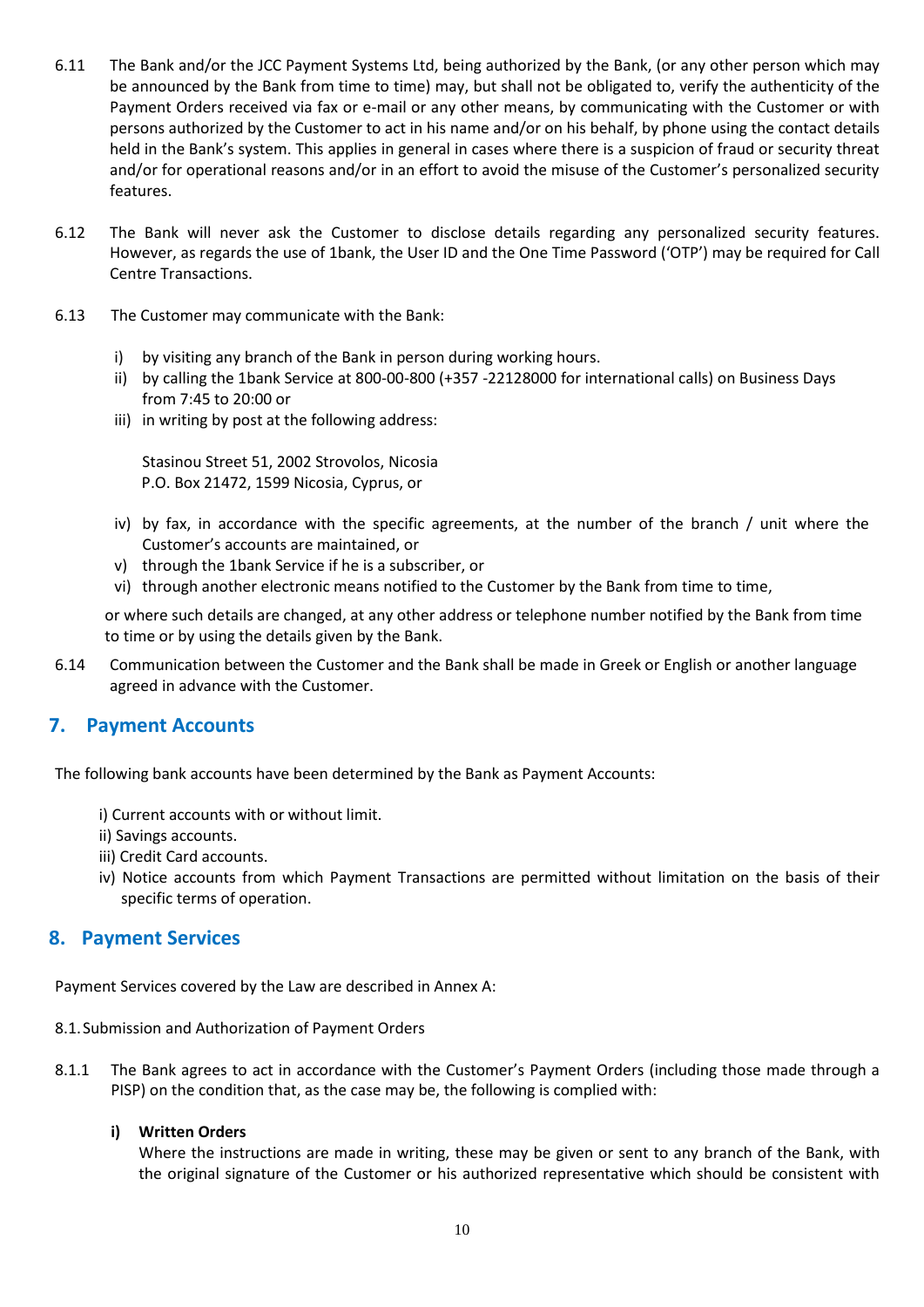the signature sample given to the Bank. The Bank shall execute the Payment Transaction immediately after verifying the instructions of the Customer or his authorized representative.

The Bank may additionally request the use of the Dynamic Single Use Secret Code in written instructions.

Where the Customer presents himself to a branch of the Bank and gives Payment Orders personally to the cashier to execute a Payment Transaction, such as cash withdrawals and deposits, payments to his Account or to a third party's Account held at the Bank, the Customer agrees that the authorization shall be given after the execution of the Payment Transaction.

#### **ii) Orders through the 1bank Service**

Where the instructions are given through the 1bank Service (by telephone or by internet or by any electronic means of access given by the Bank) they shall have to comply with and be authorized in accordance to the 1bank Terms and Conditions and any supplementary terms and regulations.

#### **iii) Payment Transactions made by Card**

Where the Payment Transaction is made by Card, the authorization of the Payment Order shall be made in accordance to the Cards Terms and Conditions and the Prepaid Cards Terms and Conditions.

#### **iv) Orders by fax and/or e-mail**

Where it is agreed with the Bank that an order for the execution of a Payment Transaction may be provided by fax and/or by e-mail in accordance with a specific agreement, the authorization shall be given when the Customer or his authorized representative provides his signature, which should be consistent with the signature sample given to the Bank, as well as by making use of Dynamic Single Use Secret Codes created by the Instrument provided by the Bank (including the Device / Mechanism Producing Single Use Codes).

#### **v) Orders initiated through a PISP**

Where the Customer initiates a Payment Order through a PISP, the Customer will need to comply with the authorization procedures agreed with that PISP.

- 8.1.2 Subject to the provisions of paragraph 8.1.1 above, outgoing Payment Transactions shall be executed on the condition that the Customer, as the case may be, provides the Bank with the following information:
	- i) His name, physical home/registered address and Bank Account number.
	- ii) The name, physical home/registered address and bank account number or International Bank Account Number (IBAN) of the Payee, depending on the Funds' country of destination.
	- iii) The correct information of the Payee's bank, including its SWIFT Bank Identifier Code (BIC).
	- iv) Description of the Payment Transaction's reason.
	- v) The amount and currency of the Payment Transaction, the Value Date and the execution date.
	- vi) Any other information which may be required from time to time by the Bank or the Payee's Payment Service Provider, or the Central Bank of Cyprus, in accordance with any law or Regulation.
- 8.1.3 Where the Customer is the Payee of an incoming Credit Transfer, he should provide the Payer with the Bank's BIC and the IBAN or the number of his Bank Account. The Bank shall deem the IBAN or his Bank Account number as the Unique Identifier and shall credit the said Account without being liable for the correct verification of the numbers with the Payee's name. The Customer shall be bound to require the forwarding of a description of the Transaction to the Bank.
- 8.1.4 In the case of Standing Orders, the Customer shall be bound to supply the Bank with the following:
	- i) The name, physical home/registered address and bank account number or IBAN of the Payee.
	- ii) The date of coming into effect of the Payment Order.
	- iii) The frequency of executing the Payment Order.
	- iv) The duration of validity of the Payment Order.
	- v) The Bank Account number to be charged when executing the Payment Order.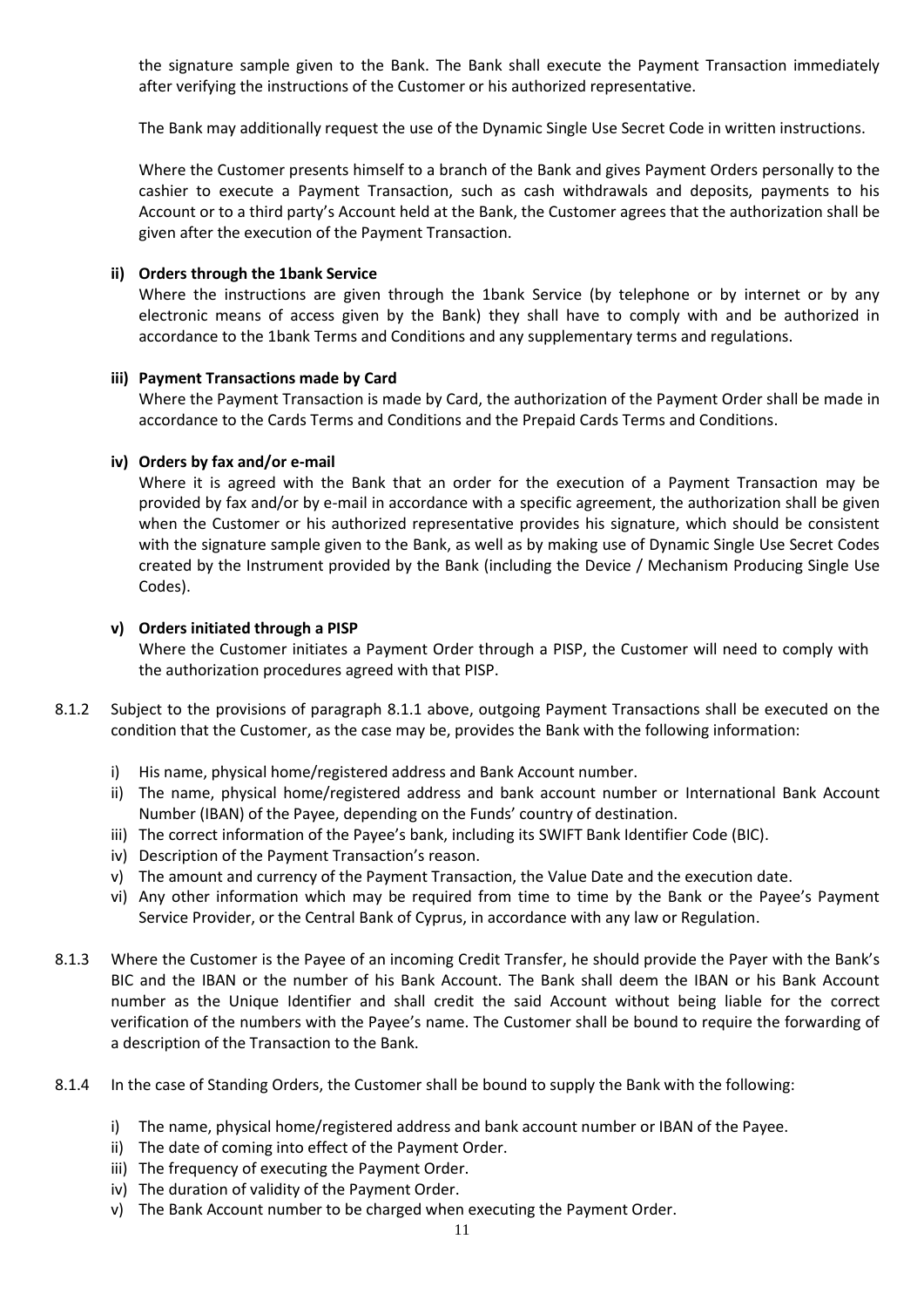- vi) The amount of the Standing Order.
- 8.2. Time of Receipt of Payment Orders and Cut-off time

8.2.1. The time of receipt of a Payment Order, which is received before the Cut-off time, will be the time when the Payment Order is received by the Bank.

8.2.2. The Cut-off time shall vary depending on the Payment Transaction and the currency in which it is executed.

- 8.2.3. The Cut-off time, depending on the case, shall be as follows:
- (a) For outgoing Payment Transactions / transfers:
	- i) For Payment Orders given via the Bank's branches, 14.30.
	- ii) For Payment Orders given through the International Business Units, it shall be the conclusion of the working hours for servicing the public of the particular service/unit as this is notified to the Customer from time to time.

iii) For Payment Orders given directly to the Payments Department, will be as follows: Monday to Thursday, 16.00 – Friday 14.30.

- iv) For direct credit Payment Orders, 13.30. In such cases, the point in time of receipt of the Payment Order shall be deemed to be the point in time of receipt by the Bank of the electronic record.
- v) For Payment Orders for standing orders, 14.30.
- vi) For Payment Orders given via the 1bank Service, it shall depend on the Payment Transaction and the transaction's currency.

The Bank shall have the right to extend the Cut-off time, without prior notice to the Customer and to execute Payment Orders even though they have been received after this time.

It is provided that the Customer may request that the Payment Transaction/transfer be executed with the same Value Date of the receipt of the Payment Order, only if during the time of receipt of the Payment Order the Cut-off time, in relation to the currency of the instruction / Payment Order, has not lapsed. Information as to the working hours of service and the Cut-off time in relation to each currency shall be available at the branch of the Bank serving the Customer in the execution of his Payment Orders.

(b) For incoming Payment Transactions/transfers, 14.30

(c) For Payment Orders given via the 1bank Service for Payment Transactions, other than Credit Transfers, the Cut-off time of business mentioned in the Operating Guidelines of the 1bank Service.

(d) For cash withdrawals and deposits through an ATM of the Bank with automatic counters, 17.30. After this point in time, the Payment Transactions shall be deemed to have been executed the following Business Day.

 (e) For cash deposits through an ATM without automatic counters, cheque deposits through ATMs and Payment Transactions outside the Bank's network, 13.30.

8.2.4. If the Customer requests and the Bank agrees for the Payment Order to be executed on a specific day in the future or at the end of a certain period or on the day that the Customer has set funds at the Bank's disposal, then, the Cut-off time for receipt of the Payment Order shall be considered to be the time which has been agreed, unless such time is not a Business Day, in which case, the Payment Order shall be deemed to have been received on the next Business Day.

8.2.5. It is provided that if a Customer does not define a date on which he wishes for his Payment Order to be executed, it shall be deemed that he wishes his Payment Order to be executed immediately. This provision shall apply irrespective of any Value Date that the Customer may have defined.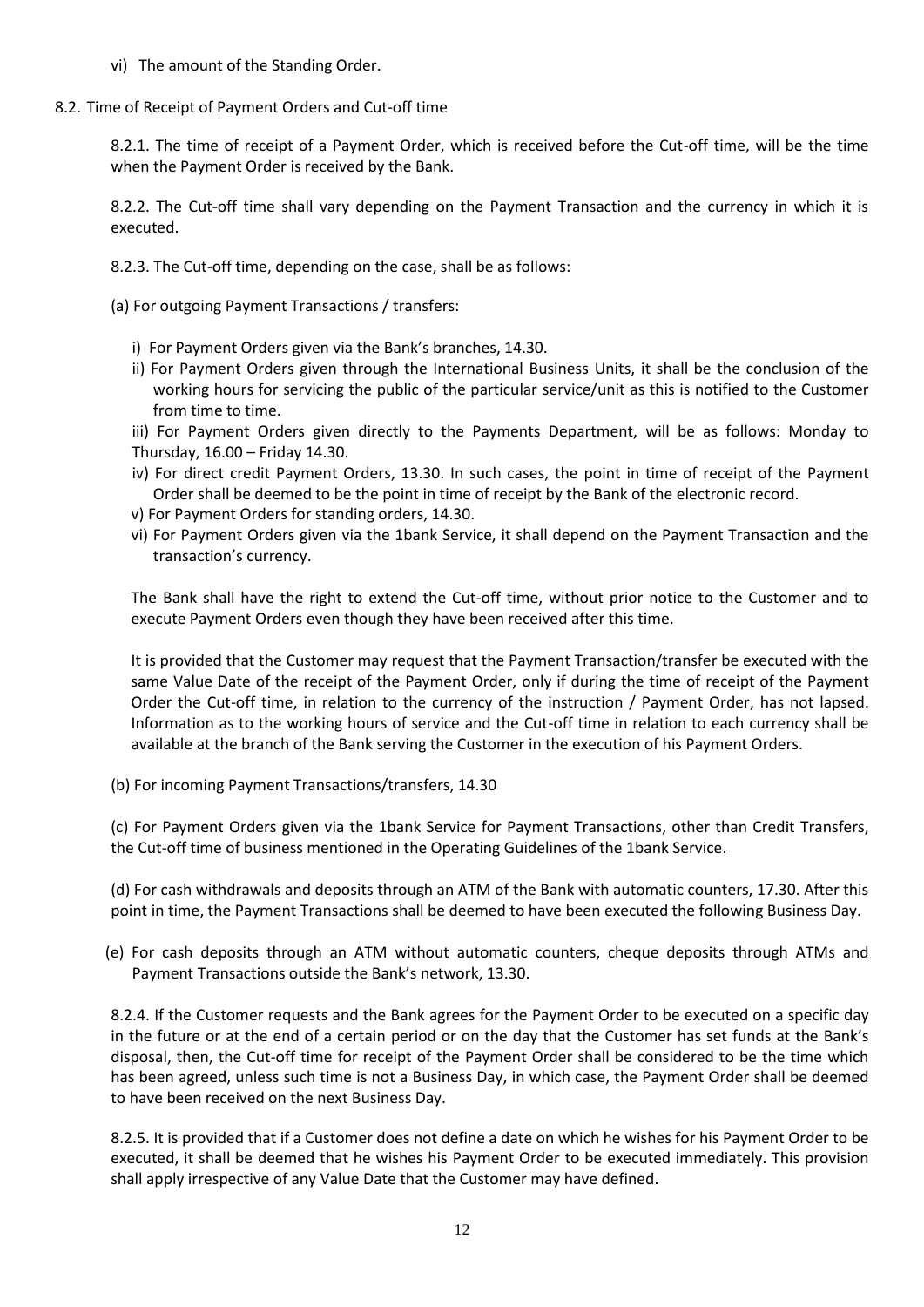#### 8.3. Execution of Payment Transactions

8.3.1. Where the Bank acts as the Payment Service Provider of the Payer:

| <b>TYPE OF PAYMENT TRANSACTION</b>                                                                                                                         | <b>TIME FRAME OF EXECUTION</b>                                                                                                                                                                                   |
|------------------------------------------------------------------------------------------------------------------------------------------------------------|------------------------------------------------------------------------------------------------------------------------------------------------------------------------------------------------------------------|
| Payment Transaction in Euro to a Payee's bank<br>account maintained within the Republic of<br>Cyprus.                                                      | Within the next Business Day from the date of receipt of<br>the Payment Order by the Bank at the latest, or if the<br>Payment Order has been given in writing, within two (2)<br>Business Days from its receipt. |
| Payment Transaction in Euro to a Payee's bank<br>account maintained in a Member State.                                                                     |                                                                                                                                                                                                                  |
| Payment Transaction in Euro by charging a<br>Payment Account maintained in another<br>currency, to a Payee's bank account maintained<br>in a Member State. |                                                                                                                                                                                                                  |
| Payment Transaction in a currency other than<br>the Euro, with charges to a Payment Account.                                                               | Within four (4) Business Days from the date of receipt of<br>the Payment Order.                                                                                                                                  |
| Payment Transaction in any currency to a<br>Payee's bank account maintained in a country<br>which is not a Member State.                                   |                                                                                                                                                                                                                  |

8.3.2. Depending on the currency and destination of the Credit Transfer, intermediary correspondent banks may be used, and may likely retain a part of the amount of the Credit Transfer as a commission, which the Bank cannot calculate in advance.

8.3.3. Where the Bank acts as a Payment Service Provider of the Payee:

- i) The Account of the Payee shall be credited on the date of crediting the Bank's account with the amount of the Payment Transaction, provided that the notice for the Payment Transaction and the crediting of the Bank's account is received during the business hours in which the Bank is open to the public for business, as these may change from time to time.
- ii) The time frames shall not apply in the event that the Payee has not complied with and/or the information provided to the Bank are not in accordance with paragraph 8.1.
- iii) During the execution of the Payment Transaction, the Bank shall deduct any charges and expenses from the amount of the Payment Transaction before the amount is made available to the Payee or shall credit the Payee's Account with the entire amount of the Payment Transaction and thereafter debit the Account with any charges and expenses in accordance with the Table of Commissions and Charges of the Bank.
- iv) The Bank shall not be obligated to secure the Payee's consent prior to crediting the Account with the amount of the Payment Transaction, except where the Payee notifies to the contrary.
- v) In cases of incoming Credit Transfers at a time later than the Cut-off time, the credit danger connected with the correspondent bank shall burden the Payee, as the Bank is not obligated to submit such capitals, except where it receives the same from the correspondent bank.

8.3.4. In the case of Direct Debits:

i) For SEPA Direct Debits, the Bank is authorized and entitled to reject the receipt of funds before the daily settlement, without previously consulting the Payer: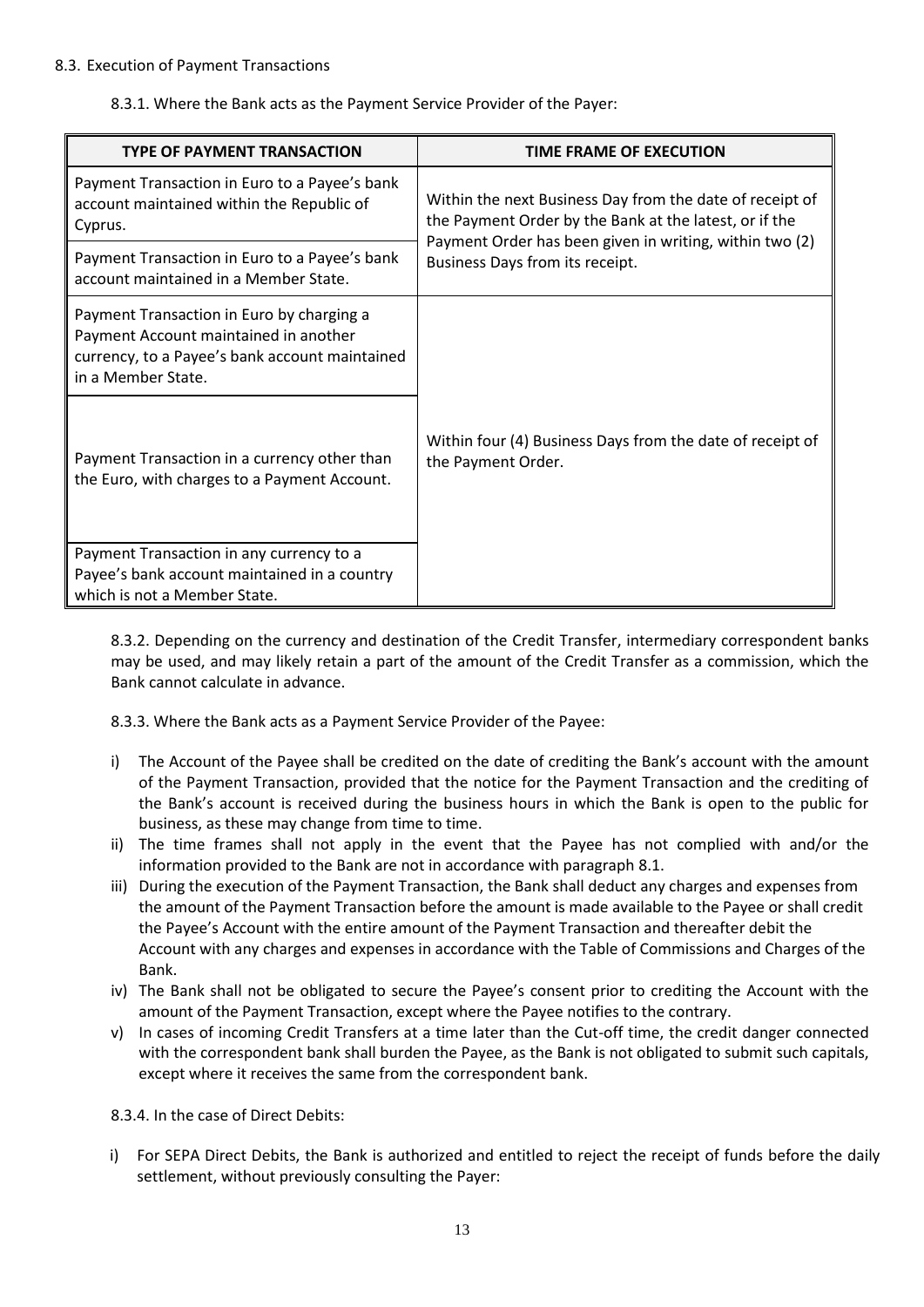(a) For technical reasons.

(b) For non-technical reasons connected with the status of the Account or the Customer, non-disposal of capital, etc.

- (c) Following an order of the Competent Authorities, Court, etc.
- ii) Direct Debits are executed during the commencement of the day stated by the Payee as the execution date.
- iii) If the Customer is a Consumer or a Micro-enterprise, he may request from the Bank not to execute any Direct Debits to the Bank Account, or not to execute any Direct Debits originating from one or more specified Payees or to execute only Direct Debits originating from one or more specified Payees.
- iv) When the Bank rejects and/or returns the receipt of funds, the Bank is authorized by the Customer to notify and state the reason of rejection and/or return to the Payee's bank or the Payee, unless this is prohibited by by any any applicable law.
- vi) Where the Payee or the Payee's bank requests a reversal, the Bank is required to do so within five (5) Business Days following the charge without receiving the Customer's consent and is not required to verify whether the incoming amount has been charged to the Customer's Bank Account or has been rejected or returned.
- vii) SEPA Direct Debits may only be executed in Euros and within the SEPA, through the Scheme.

#### 8.4. Revocation of Payment Orders

8.4.1. Subject to the provisions of this paragraph, the Payment Orders of the Customer for the execution of a Payment Transaction may not be revoked once they have been received by the Bank. In the case of an instruction initiated through a TPP, the Customer generally cannot revoke it after giving consent to the TPP to initiate the Payment Transaction.

8.4.2. Subject to the provisions of paragraph 8.4.6 below, where the Customer gives a Payment Order for the execution of a Payment Transaction on a particular day in the future or at the end of a certain period or on the day that the Customer has set funds at the Bank's disposal, the Customer may revoke the instruction until the Cut-off time on the Business Day preceding the agreed time by informing the Bank according to paragraph 6. Where the Customer is neither a Consumer nor a Micro-enterprise, the Bank may, but shall not be obligated, to accept the revocation of the authorization as per the provisions of this paragraph.

8.4.3. Payment Orders initiated by or through the Payee may not be revoked by the Payer after he transmits to the Payee the payment instructions or his authorization to execute the Payment Order. The authorization given by the Payer to execute a series of Payment Transactions may be revoked at any time as regards any future Payment Transactions. Where the Payer is neither a Consumer nor a Micro-enterprise, the Bank may, but shall not be obligated, to accept revocation of the authorization as per the provisions of this paragraph.

8.4.4. Where the Payment Transaction is to be executed by direct debit, the Payer may revoke his instruction for a particular Payment Transaction at the latest by the end of Cut-off time on the Business Day preceding the day for debiting his Payment Account. The date of debiting the Payment Account shall be the date agreed between the Payer and the Payee by which the amount due is paid by the Payer to the Payee. The Payee shall notify the payment day to the Bank and to the Payer by means of the payment instruction and the bill respectively. Where the Payer is neither a Consumer nor a Micro-enterprise, the Bank may, but shall not be obligated, to accept revocation of the authorization as per the provisions of this paragraph.

8.4.5. After the expiry of the time limits prescribed in paragraphs 8.4.2 – 8.4.4 above, the Payment Order may only be revoked upon agreement between the Payer and the Bank, whereas in the case of paragraphs 8.4.3 and 8.4.4 above, it is additionally required to obtain the consent of the Payee of the Payment Transaction. For the purposes of revocation in accordance with this paragraph, the Bank is entitled to impose a charge in accordance with the Table of Commissions and Charges of the Bank.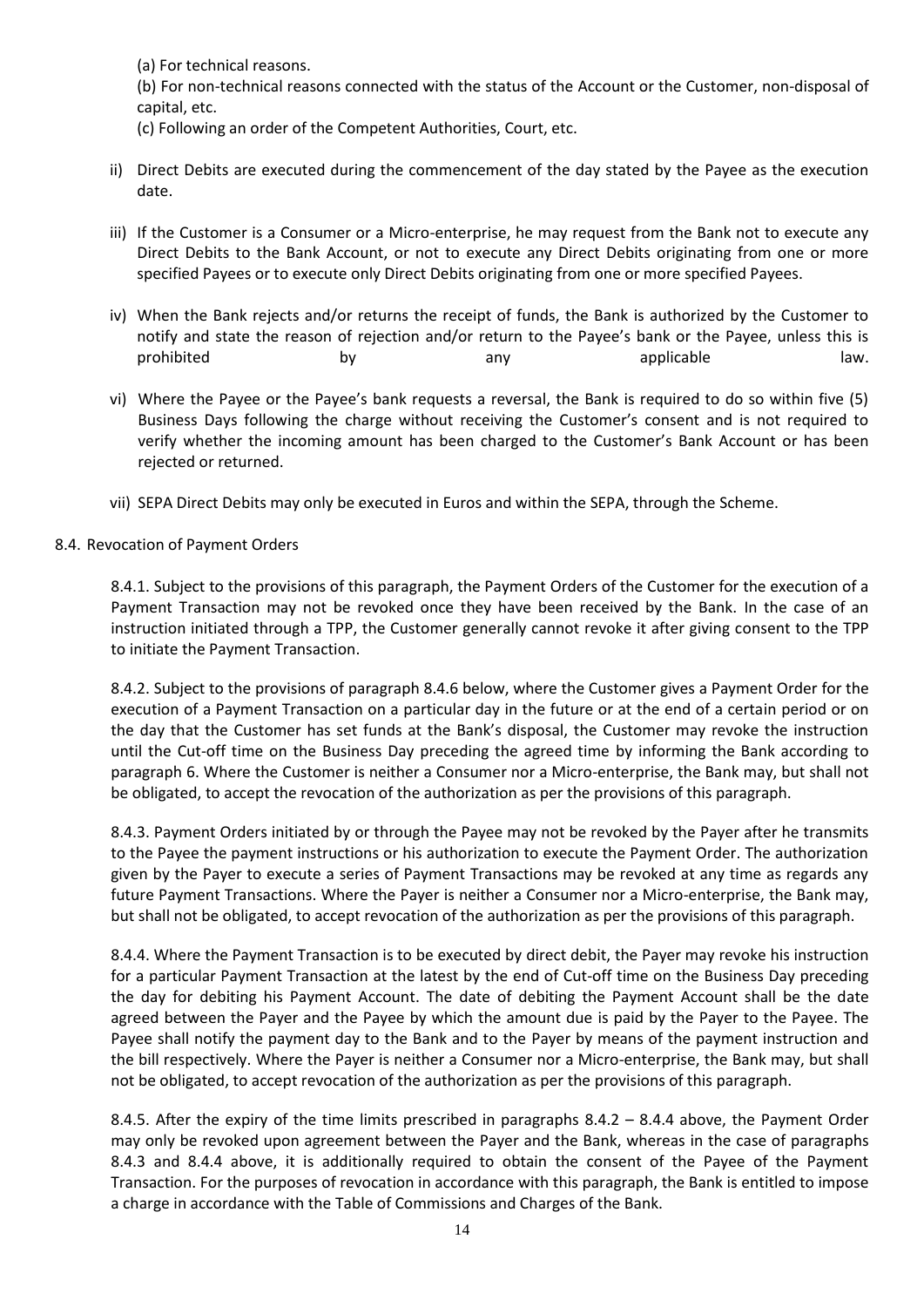8.4.6. Where, as provided above, it is possible to revoke a Payment Order, such revocation shall be made in writing and shall be deemed to have been received by the Bank at the time of receipt, provided that the time of receipt is prior to 14.30 on a Business Day. If the notice of revocation is received by the Bank after 14.30, it shall be considered to have been received on the next Business Day.

8.4.7. Where the Customer is neither a Consumer nor a Micro-enterprise, the Bank shall be entitled to impose a charge for the revocation of the instruction for executing the Payment Transaction, in accordance with the Table of Commissions and Charges of the Bank.

#### 8.5. Refusal to Execute Payment Orders

- 8.5.1. The Bank shall be entitled to refuse to execute a Payment Transaction and shall not be liable for any loss suffered by the Customer, in the following circumstances:
	- i) where there is no available balance in the Payer's Account during the execution of the Payment Transaction,
	- ii) where there is an implication or suspicion of fraud,
	- iii) where there is an implication or suspicion of an illegal Payment Transaction,
	- iv) where there is an implication or suspicion of improper use of the Customer's Account,
	- v) where the Payment Order given by the Customer is incomplete or false or believed to not have originated from the Customer,
	- vi) where the Customer is deceased, if he is a natural person,
	- vii) where the Payment Instrument has surpassed the internal security limit,
	- viii) for any other objectively justified reasons relating to the security of the Payment Instrument.
- 8.5.2. In the event that the Bank refuses to execute instructions for a Payment Transaction, the Bank shall notify the Customer, as soon as possible, of the reasons (where possible and provided that it is not prohibited by provisions of European or National law) of the refusal and the procedure for correcting any factual mistakes which led to the refusal, in accordance to paragraph 6.
- 8.5.3. The Bank shall be entitled to impose a charge, in accordance with the Table of Commissions and Charges of the Bank which is applicable at the time of the refusal, for the notification of an objectively justified refusal to execute a Payment Transaction.
- 8.6. Refund of the Amount to Customer
- 8.6.1. SEPA Direct Debit Payment Transactions

8.6.1.1. Subject to the following provisions, if the Payer has authorized Direct Debit Payment Transactions from Payment Accounts, the Bank shall refund the Payer's Account with the total amount of the Payment Transaction which was debited to the Payer's Account insofar as:

- i) the Payment Transaction was initiated by the Payee or through the Payee and has been executed,
- ii) the Payment Transaction was made to a Payee within the European Economic Area
- iii) the Payer submits a request for a refund of the amount of the Payment Transaction within eight (8) weeks of the date on which his Account was debited,
- iv) the authorization did not specify the exact amount of the Payment Transaction when the authorization was made and the amount of the Payment Transaction exceeds the amount that the Payer would reasonably expect, taking into account his usual expenses, the terms of this Agreement and the circumstances of the particular Payment Transaction, but not the increase and/or decrease connected to the currency conversion, provided that this is in accordance with this Agreement.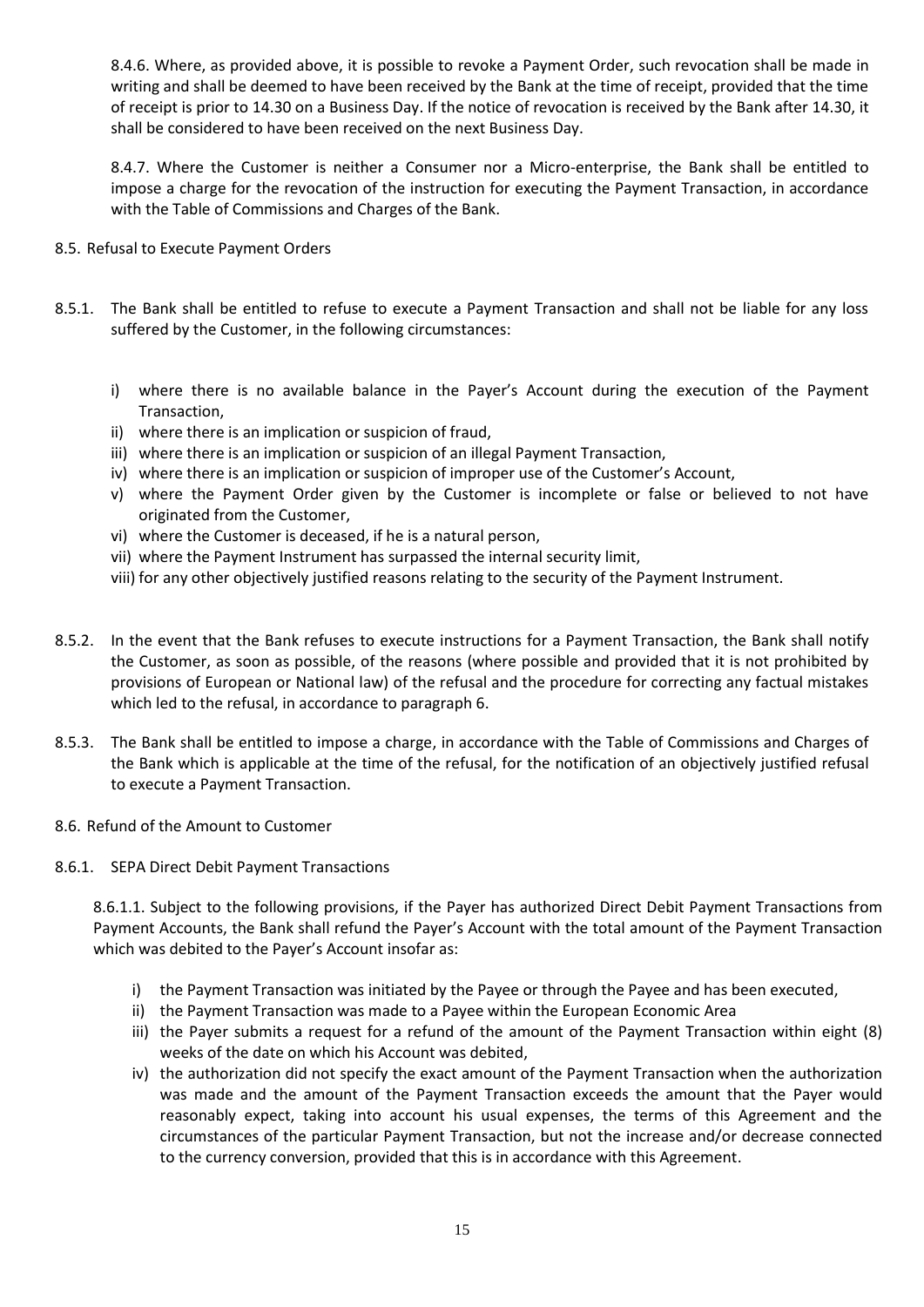8.6.1.2. The Bank shall not refund the amount of the Payment Transaction if the Payer has authorized the execution of the particular Payment Transaction where the details of such Payment Transaction have been made available to the Payer by the Bank or by the Payee, in a manner which has been agreed, at least four (4) weeks prior to debiting the Payer's Αccount.

8.6.1.3. The Payer shall not be entitled to a refund of money if he has given the Payment Order directly to the Bank.

8.6.1.4. In the event that the Bank so requests, the Payer shall be obligated to give to the Bank all the information specified in paragraph 8.6.1.1 that substantiates his refund request.

8.6.1.5. Within ten (10) Business Days from the submission of the refund request, the Bank shall refund the amount of the Payment Transaction or shall justify its refusal to refund and shall inform the Payer that he may take such action in accordance with the provisions of paragraph 21 of this Agreement.

- 8.7. Bank Liability for Unauthorized or Wrongly Executed or Non-Executed Transactions
- 8.7.1. The Customer should carefully check the balances and statements of his Accounts when such information is made available in electronic or other form. If he becomes aware that a Payment Transaction was not executed or was executed wrongly or without authorization despite the fact that the necessary information for execution of the Payment Transaction in accordance with paragraph 8.1 above is correct, the Customer shall be entitled to restitution as described below, provided that he notifies the Bank in one of the ways mentioned in paragraph 6, immediately and without undue delay within a reasonable period of time, which does not exceed thirteen (13) months from the date that his Bank Account has been debited or credited, as the case may be.

Where the Customer is not a Consumer or a Micro-enterprise, he shall be obligated to notify the Bank for a Payment Transaction that was not executed or executed wrongly or without authorization without undue delay and, at the latest, within two (2) months from the date of debit or credit, as the case may be.

- 8.7.2. Where the Customer is a Consumer or a Micro-enterprise, in the event that he denies having authorized the Payment Transaction or he disputes the correct execution of the Payment Transaction, the Bank shall bear the burden of proving that the Payment Transaction was authenticated, accurately recorded, entered in the Customer's Account and not affected by a technical breakdown or deficiency. Where the Customer is neither a Consumer nor a Micro-enterprise, the Bank shall not bear such burden of proof.
- 8.7.3. Subject to the provisions of paragraph 8.7.1 above, if the Payment Transaction was executed without the Customer's authorization, express or implied, and the amount was debited to the Payment Account, the Bank shall be obligated to refund the Customer immediately and no later than by the end of the following Business Day, after being notified of the Payment Transaction, with the amount of the unauthorized Payment Transaction and, where applicable, to restore the debited Payment Account in the state in which it would have been had the unauthorized Payment Transaction not taken place. The Bank reserves the right not to immediately refund where there are reasonable grounds for suspecting fraud.
- 8.7.4. By way of derogation of paragraph 8.7.3 above, the Customer may be obliged to bear the losses relating to an unauthorized Payment Transaction up to the amount of EURO 50 or equivalent in any currency (or any other amount which may be defined by the Provision and Use of Payment Services and Access to Payment Systems Law of 2018 from time to time) for damage which arises until the Bank is notified in accordance with paragraph 6.13 and paragraph 14 insofar as the damage arises from the use of a Payment Instrument which is lost, stolen or exposed to abuse from third parties. This paragraph 8.7.4. shall not apply if:
	- (i) the loss, theft or misappropriation of the Payment Instrument was not detectable to the Customer prior to a Payment Transaction, except where the Customer has acted fraudulently; or
	- (ii) the loss was caused by acts or lack of action of an employee, agent or branch of the Bank or of an entity to which its activities were outsourced.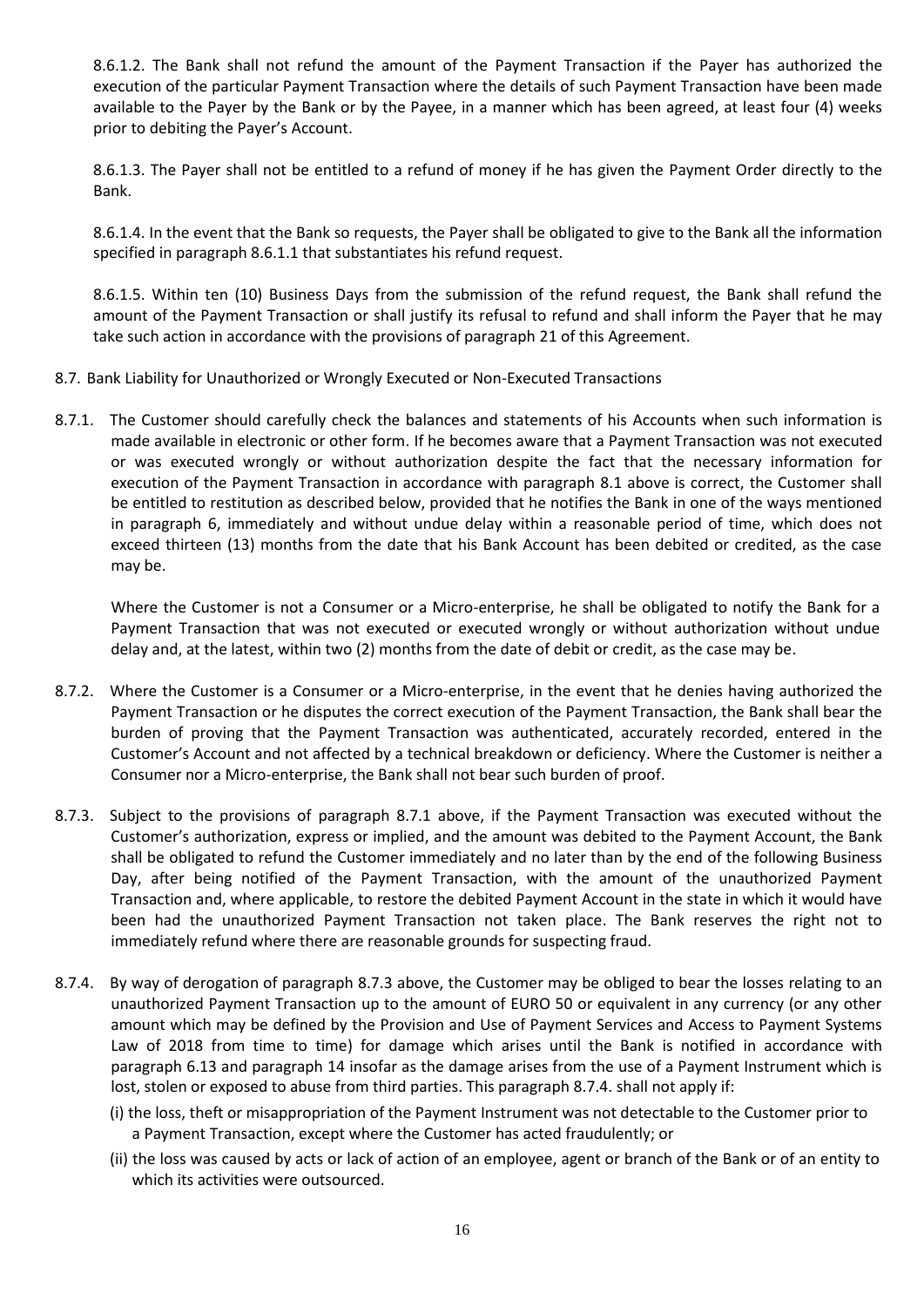- 8.7.5. Notwithstanding paragraphs 8.7.3., 8.7.4. and subject to paragraph 8.7.6., the Customer is not entitled to restitution, where losses incurred from Payment Transactions executed by the Customer and/or any person holding a Payment Instrument with the Customer's consent and/or was acting with the express or implied authorization of the Customer or if:
	- i) The loss incurred due to the fact that the Customer acted fraudulently, or
	- ii) The loss incurred due to the failure of the Customer to use the Payment Instrument in accordance with the terms and conditions governing its use, intentionally or due to gross negligence, or
	- iii) The loss incurred due to the fact that the Customer failed to comply with his obligations for the secure custody of the Payment Instrument as per the provisions of paragraph 14, intentionally or due to gross negligence, e.g. if not notifying the Bank of a change of address
	- iv) The loss incurred due to a breach by the Customer of one or more of his obligations as stated in the terms and conditions governing the use of the Payment Instrument, intentionally or due to gross negligence, or
	- v) The Bank has not been notified for the loss or theft etc. of the Payment Instrument, as per the provisions of paragraph 6.13 and paragraph 14**,** intentionally or due to gross negligence.
- 8.7.6. The Account will not be debited for any loss incurred from unauthorized Payment Transactions, in cases where:
	- i) the loss incurred due to the use of a Payment Instrument before it has been received and/or activated by the Customer, except where the said non-receipt and/or non-activation is due to the fact that the Bank has not been informed by the Customer of a change of address
	- ii) the Customer has notified the Bank of the loss or theft of a Payment Instrument, in accordance with paragraph 6.13. and paragraph 14 of this Agreement, unless he acted fraudulently or
	- iii) the Bank failed to provide the appropriate means as per paragraph 6.13 and paragraph 14 in order to enable the Customer to notify the Bank that the Payment Instrument has been stolen or lost, unless he acted fraudulently.

8.7.7. If, following the refund of the amount of the Transaction by the Bank, a relevant investigation subsequently concludes that the Customer was not entitled to that refund and/or reimbursement, the Bank will reserve the crediting and/or will charge the Payment Account with the said amount. The Bank will give the Customer reasonable notice before making any such reversal and/or charge.

8.7.8. Subject to the provisions of paragraph 8.7.1 above:

- (i) the Bank is liable to the Payer for the correct execution of the Payment Transaction where the Payment Transaction is initiated directly by the Payer, unless it can prove to the Payer and, where relevant, to the Payee's Payment Service Provider that the Payee's Payment Service Provider received the amount of the Payment Transaction or part thereof in accordance with the time frames of execution. The Bank shall be obligated to refund the Payer immediately with the amount of the non-executed or defective Payment Transaction and, where applicable, to restore the debited Account to the state it would have been had the defective Payment Transaction not taken place.
- (ii) the Bank is liable to the Payer for the correct execution of the Payment Transaction where the Payment Transaction is initiated by the Payer through a PISP and shall be obligated to refund the Payer immediately with the amount of the non-executed or defective Payment Transaction and, where applicable, to restore the debited Account to the state it would have been had the defective Payment Transaction not taken place.
- (iii) where the Payment Transaction is initiated directly by or through the Payee, the Bank is liable to the Payee when it acts as the Payee's Payment Service Provider for the correct transmission of the Payment Order to the Payer's Payment Service Provider in accordance with the time frames of execution and, in case it was not correctly transmitted, it shall immediately re-transmit the Payment Order. In case of a late transmission of the Payment Order, the amount shall be value dated on the Payee's Payment Account no later than the date the amount would have been value dated had the transaction been correctly executed.
- (iv) The Bank shall be liable to the Payment Service User for which it acts as a Payment Service Provider for a certain Payment Transaction for any charges for which the Payment Service User is responsible and for any interest to which he is subject as a consequence of non-execution or defective, including late, execution of the Payment Transaction.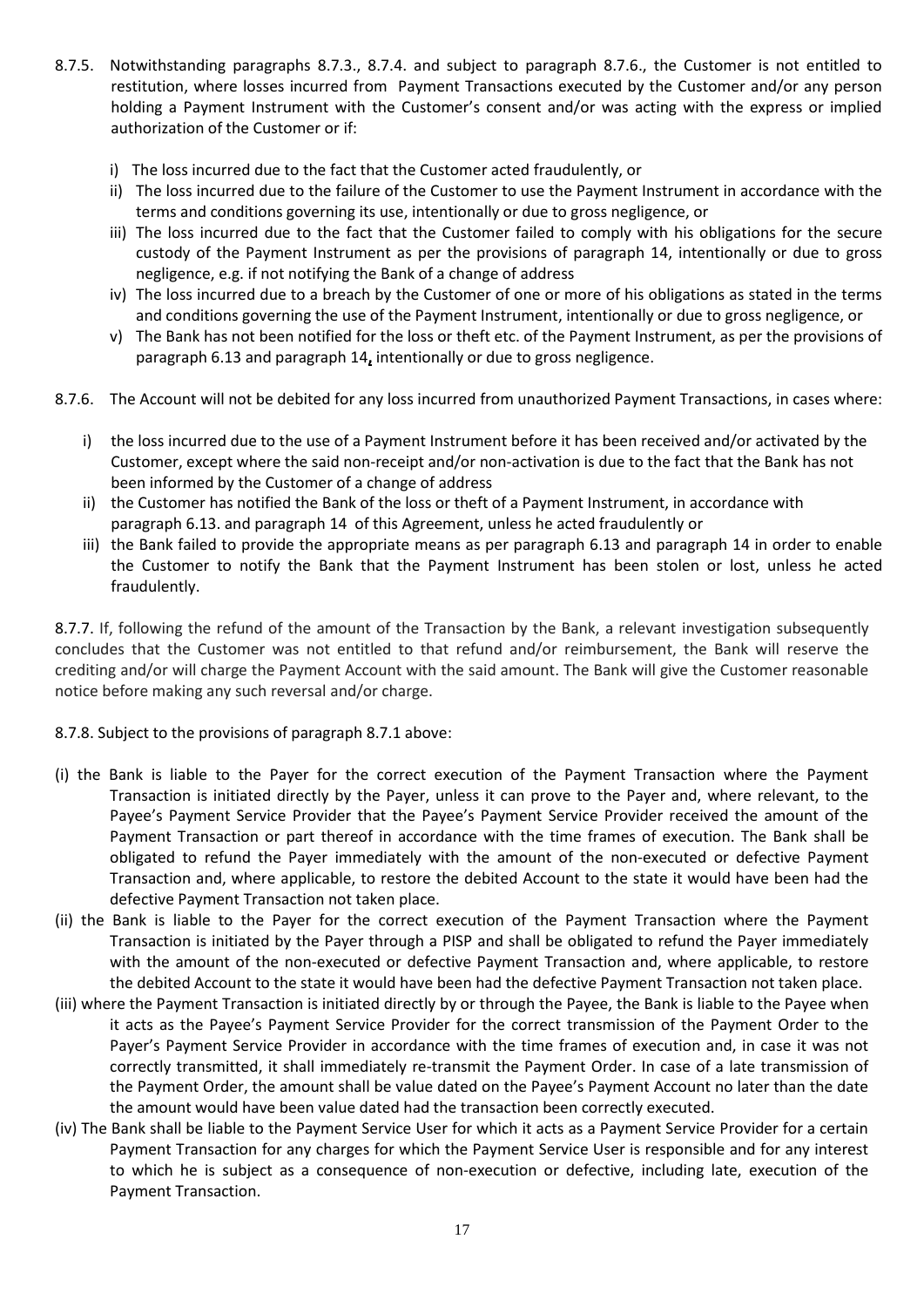Irrespective of the liability mentioned above, the Bank, on request, shall make immediate efforts to trace the Payment Transaction and notify the Payer of the outcome.

The Bank does not bear liability or obligation arising from this paragraph, excluding subparagraph (ii), in cases where the other Payment Service Provider involved in the Payment Transaction is located in a non-EEA country.

The Bank does not bear liability or obligation arising from this paragraph where the Payment Service User is not a Consumer or a Micro-enterprise.

8.7.9. It is understood that, if the Payment Order was not executed or executed defectively due to the fact that incorrect/insufficient information has been given to the Bank and/or the Unique Identifier required for the proper execution of the Payment Order (as per paragraphs 8.1.1. – 8.1.4. above) was incorrect, the Bank shall not be liable under paragraph 8.7.8. to refund the Payment Service User. It is very important for the Payment Service User to provide a correct Unique Identifier for the proper execution of his Payment Order.

Nevertheless, in the event of incorrect execution, the Bank shall take reasonable steps to recover the Funds which concern the Payment Transaction. Where the recovery of the Funds shall not be possible, the Bank shall provide the Payment Service User, following his written request, all the information available to it, which is important to the Payment Service User, so that he may bring a legal claim to recover the Funds. The Bank may charge the steps for recovering the Funds.

It is understood that the Bank shall not be obligated to refund any amount prior to receiving confirmation of the cancellation of the order by an associate and/or intermediary whom the Bank uses for the purposes of effecting the Payment Transaction. It is provided that if the amount of the Payment Order has been converted in another currency, the Bank shall be obligated to refund the amount of the Payment Order after converting it back to the original currency at the buying rate applicable on the date of crediting the Payer's Account and which is based on the Reference Exchange Rate.

# <span id="page-17-0"></span>**9. Change of Customer / Payment Account Details**

- 9.1 In the event of a change of the number of a Payment Account or in the event that the Account has been transferred to another branch of the Bank or in the event of changing / adding holders to the Account, the Payer's Payment Order for the execution of a Payment Transaction by Direct Debit or by standing order shall continue to apply as if they had been authorized by all the new holders of the Account. Where the instruction concerns Direct Debits, the Bank shall notify the Payee of the new number of the Payment Account.
- 9.2 In the event of a change to any of the details given by the Payer in relation to a Direct Debit order, he shall notify immediately the Payee or the Bank, as appropriate, and the Bank shall not be liable if the Payee fails to effect any such change.

## <span id="page-17-1"></span>**10. Currency Conversion**

10.1 In the event that for the purpose of executing a Payment Transaction, a conversion of currency is required, unless the Bank otherwise agrees with the Customer, the said currency conversion shall be effected with the Bank's selling rate or, as appropriate, the buying rate of the Bank, applicable on the day of execution of the Payment Transaction and which shall be calculated on the basis of the Reference Exchange Rate obtained from customary information sources (such as Thomson Reuters or Bloomberg) on the date of execution of the Payment Order (or, in the event that this is not available for any reason, from any other source selected by the Bank) plus or minus a margin representing the cost and risk assumed by the Bank which may vary as the case may be. For amounts exceeding the specified limits, the Bank shall be entitled to apply a currency exchange rate which is different than that posted on the Bank's tables, so that it may be coherent with actual fluctuations of market currency exchange rates.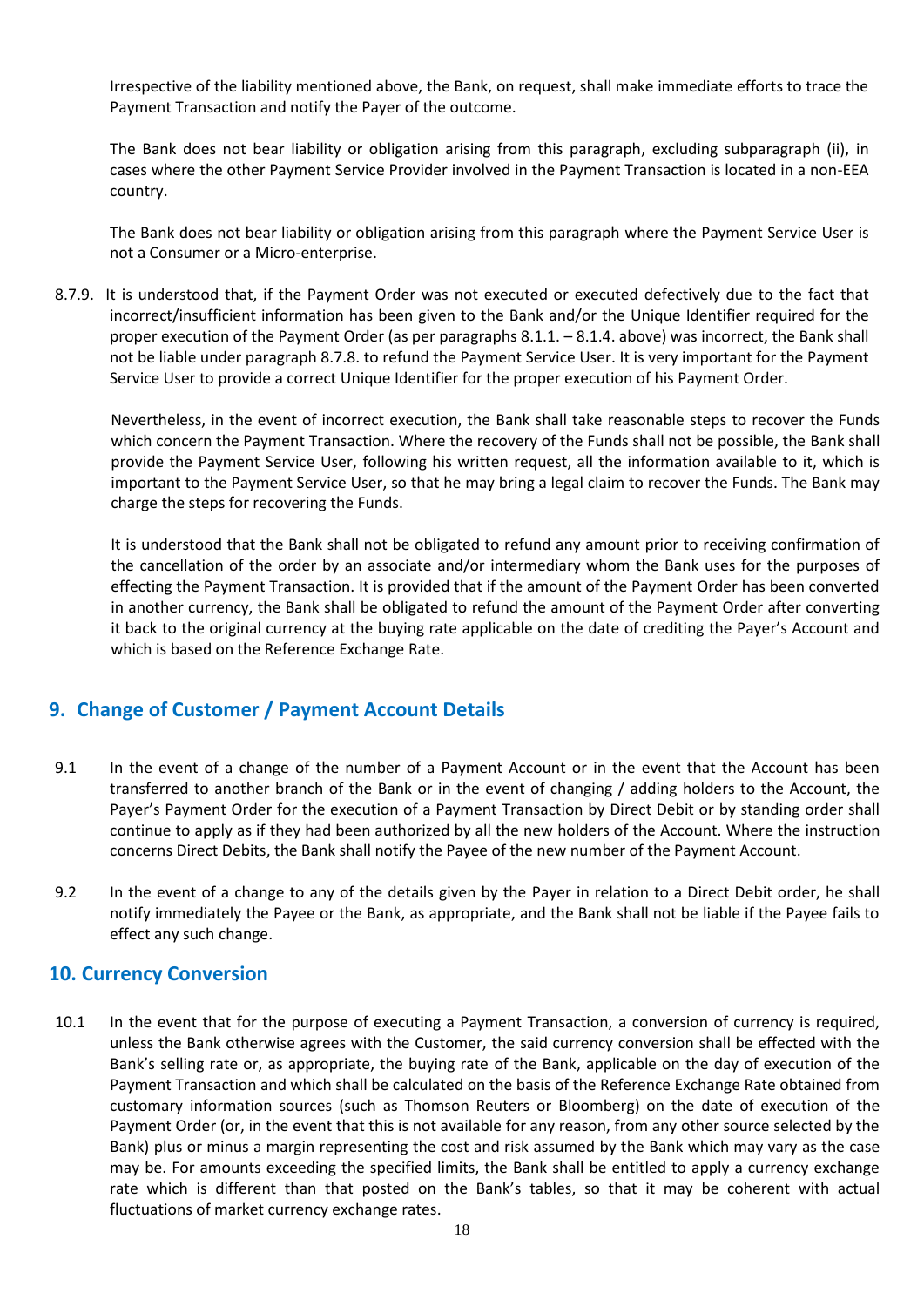- 10.2 Changes to Reference Exchange Rates shall be applied by the Bank immediately and without prior notice to the Customer. Where applicable, the Customer will be informed about the exchange rate to be used before the execution of the Payment Order if present or after the execution of the Payment Order in case he is not present.
- 10.3 Changes to exchange rates which are not Reference Exchange Rate shall be applied by the Bank immediately and without prior notice to the Customer and the Customer shall be thereby informed by the published rates as per paragraph 10.6. below.
- 10.4 In the event that the Bank has executed a Payment Transaction which includes a conversion in a foreign currency and such payment is returned to the Bank, the Bank shall convert the returned payment back to the initial currency at the applicable selling rate of the Bank on the date of return.
- 10.5 The Bank shall be entitled to impose a charge for currency conversion, in accordance with the Table of Commissions and Charges of the Bank.
- 10.6 Information regarding exchange rates is available to the Customer during Business Days at all branches of the Bank, through the 1bank Service, by telephone at 800-00-800 (or +357-22128000 for international calls) from 7.45 to 20.00, as well as on the Bank's website at [www.bankofcyprus.com.cy](http://www.bankofcyprus.com.cy/)

# <span id="page-18-0"></span>**11. Internal Security Limits**

- 11.1 For security reasons, the Bank may have specified internal security limits with a maximum limit per day and/or any other limit specified by the Bank and may refuse to execute a particular Payment Order that exceeds such limits. In such cases or sporadically in order to avoid fraud, the Customer may be requested to present further information. The Bank shall not be held liable for any damage incurred by the Customer as a result of the delay or refusal to execute the particular Payment Order for the reasons mentioned above. Information regarding the limits applicable from time to time for each Payment Service are available at the Bank's branches, as well as by telephone at 800-00-800 (or +357-22128000 for international calls) from 7.45 to 20.00.
- 11.2 In the event that the Customer intends to execute Payment Transactions exceeding the internal security limits, he shall contact the Bank's branch where his Accounts are maintained, during working hours, and inform accordingly, and provided that there is an available balance in the Customer's account, the internal security limits may be increased/altered.

## <span id="page-18-1"></span>**12. Cash Deposits**

- 12.1. Where a cash deposit is made in Euro in a Consumer's Payment Account kept in Euro, the Bank shall make the amount available and Value Dated immediately upon receipt. If the cash deposit in Euro is made in a Payment Account kept in Euro held by a non-Consumer, then the Bank shall make the amount available immediately with Value Date at the latest the next Business Day following its receipt.
- 12.2. Where a cash deposit is made in Euro in a Payment Account kept in a currency other than the Euro, the amount is made available immediately with Value Date at the latest two Business Days following the day of receipt.
- 12.3. Where a cash deposit is made by the Customer to his Account through an ATM, paragraphs 12.1. and 12.2. apply subject to the provisions of paragraphs 8.2.3.(d) and 8.2.3.(e) regarding the Bank's Cut-off time.
- 12.4. Where a cash deposit is made by the Customer to his Account through an ATM, in the event that during the Bank's verifications of the deposit it is ascertained that the deposit amount is different to the amount specified by the Customer, the Customer may not dispute the verification / counting of the amount as such has been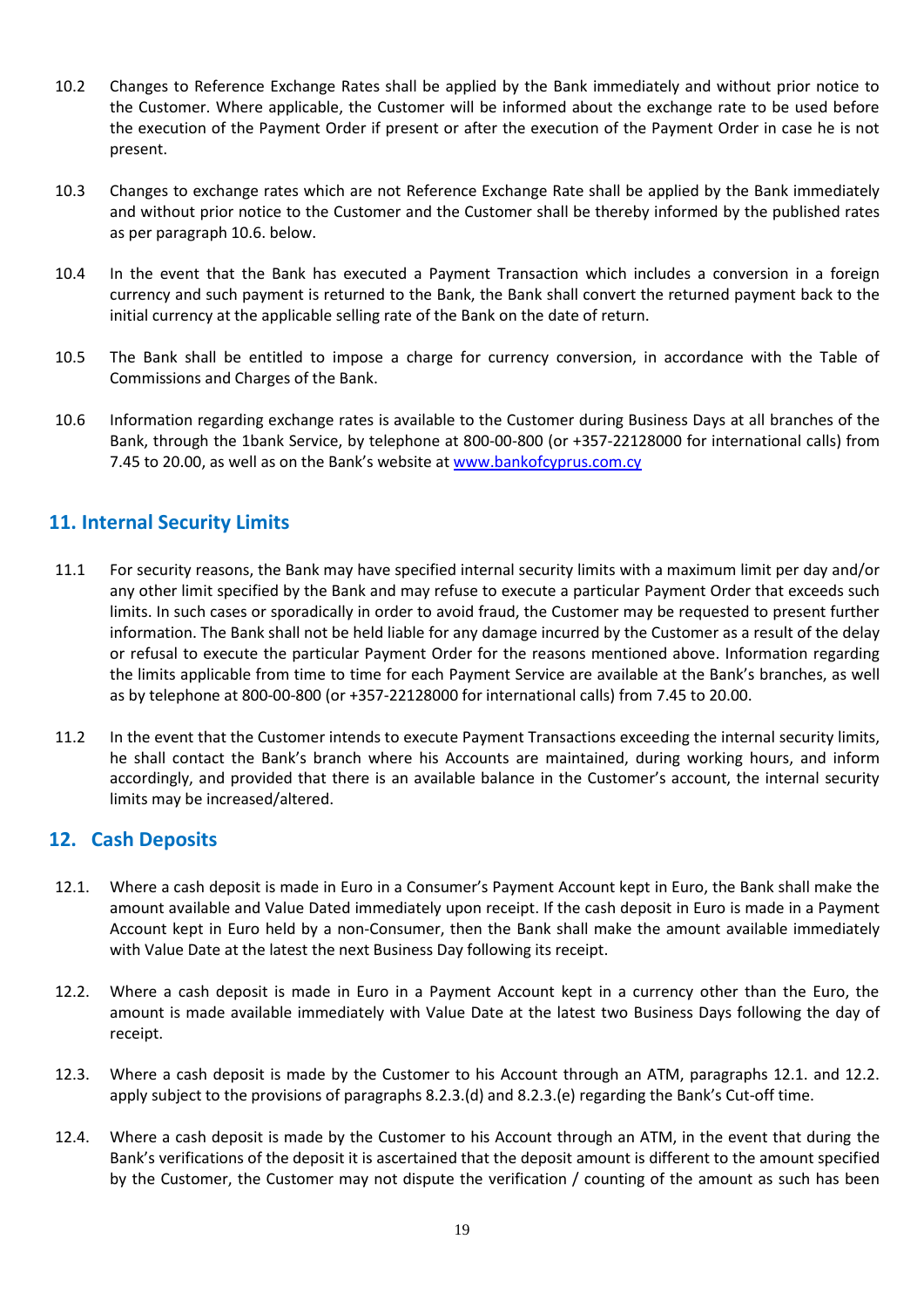conducted by authorized Bank's personnel and shall be obligated to cover the difference or acknowledge the transaction.

- 12.5. The Bank shall be entitled to refuse cash deposits from Customers if it has suspicions as to the legality of the origin of the money to be deposited by the Customer in compliance with the provisions of the law on the Prevention and Suppression of Money Laundering Activities.
- 12.6. If counterfeit or possibly counterfeit banknotes are identified during a cash deposit, they will be withheld by the Bank for the purposes of compliance with its legal obligations and shall not be returned to the depositor and the Bank will not reimburse the Customer in any way.

## <span id="page-19-0"></span>**13. Corrective Actions to Customer Accounts**

If the Bank makes an entry to a Customer's Account by mistake or as a result of a system error, the Bank will effect corrective entries in the Customer's Account without the Customer's consent.

If a Payment from within the EEA was made to the Customer's Account by mistake (other than a mistake by the Bank), however the Customer argues that the Payment was intended to him, the Bank may share all relevant information with the Payer's bank in order for the Payer to contact the Customer.

# <span id="page-19-1"></span>**14. Safe Custody of Payment Instruments**

The Customer shall be obligated to use the Payment Instrument in accordance with the terms governing its issue and use. In particular, the Customer shall be responsible for the safe custody of the Payment Instrument and any personalized security features and for preventing fraudulent use of the Payment Instrument, by taking all necessary actions for its security, including, without limitation, notifying the Bank in cases of loss, theft or abuse by third parties of the Payment Instruments.

# <span id="page-19-2"></span>**15. Suspension of Payment Instruments**

- 15.1 The Bank may suspend the use of a Payment Instrument for objectively justified grounds including:
	- i) the Payment Instrument's security,
	- ii) the implication of unauthorized or fraudulent use of the Payment Instrument,
	- iii) significantly increased risk of the Customer not settling his debt.
- 15.2 In the event that the aforesaid right is exercised, the Bank shall be obligated to notify the Customer in accordance to paragraph 6.1 before the Payment Instrument is suspended or immediately thereafter, unless providing such information would compromise the objectively justified security reasons or is prohibited by any provision of the Law of the Republic of Cyprus or European Law.
- 15.3 The Bank shall be entitled to lift the suspension of a Payment Instrument's use or to replace it once the grounds of such suspension cease to apply.

## <span id="page-19-3"></span>**16. Account Statements**

- 16.1 The Account statements, which show the executed Payment Transactions and/or the crediting and/or debiting of the Payment Account, shall be made available to the Customer free of charge once a month or in a more extended frequency required by the Customer, either:
	- i) Electronically, through the Bank's Digital Service Channels, where the Customer is a user of such Digital Service Channels (1bank service user) or he had authorized a third person to act as a user on his behalf. The Account statement will be available electronically for five (5) years and the Customer is encouraged to print and/or save the Account statement for future use.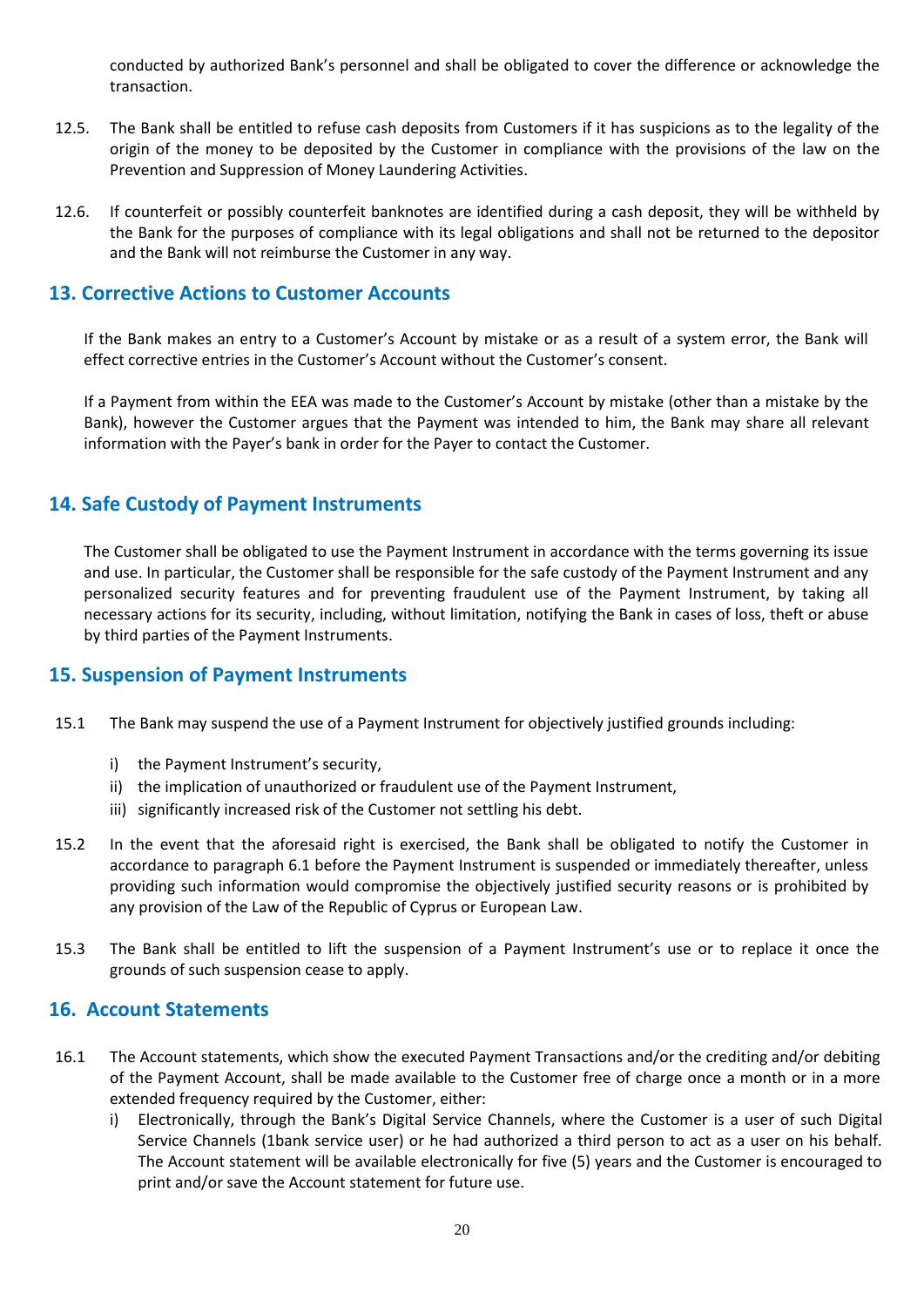ii) In writing, at any branch of the Bank. The Customer can visit any branch of the Bank and receive his Account statement.

The Bank may not provide an Account statement if there have not been any Payment Transactions since the last Account statement that the Bank has provided.

In the event that the Customer requests from the Bank the mailing of his Account statement or requests its transmission in a different way than those mentioned above or requests any additional information or a more frequent provision of the aforementioned information, it is agreed that the Customer shall be charged for the provision of such information in accordance with the Table of Commissions and Charges of the Bank, as amended from time to time and is available at the Bank's branches and the Bank's website, www.bankofcyprus.com.cy.

Τhe provision of the credit Card Account statement is governed by the relevant Cards Terms and Conditions or the Prepaid Cards Terms and Conditions, as these may be amended from time to time.

- 16.2 Where the Customer so requests and the Bank agreed not to send him any information, the information related to Payment Services above shall be made available by the Bank in the aforementioned way, when the Customer requests it.
- 16.3 Subject to any applicable law, where the Customer is not a Consumer or a Micro-enterprise, the Bank may, but shall not be obligated to, make available the information, which it has an obligation to provide to Consumers according to the Law, and may also charge for the provision of such information.
- 16.4 The Customer shall be obligated to notify the Bank within a reasonable period of time in the event that an Account statement was not provided or made available to him so that the Bank may take all necessary actions to make the aforesaid Account statement available to the Customer. Otherwise, the Bank shall consider that the Customer has received the Account statement.
- 16.5 The Customer shall undertake to verify his Account statement, whether it is provided to him in writing at any of the Bank's branches, or he has access to it through the Bank's Digital Service Channels.

# <span id="page-20-0"></span>**17.Disclosure of Customer's information**

This Agreement should be read alongside the Bank's Privacy Statement, which can be found at the Bank's website at http://www.bankofcyprus.com.cy/en-gb/contact\_us/privacy-notice/ (the 'Privacy Statement'). The Privacy Statement sets out more detailed information about the Bank's use of Personal Information. Customer should review this Privacy Statement to ensure that he understands how the Bank processes his Personal Information and he understands his rights in respect of it.

# <span id="page-20-1"></span>**18. Third Party Providers ('TPPs')**

18.1 Where a Customer enters into a contractual relationship with a TPP and/or allows a TPP to access information on an online Payment Account or to make a Payment Transaction for him from the online Payment Account and/or in general uses the services of a TPP, the Customer agrees that the Bank shall disclose to that TPP, Payment Account information and/or grant the TPP access to the Account Holder's Payment Account(s) to the extent requested by the Customer, provided that:

(i) such TPP is authorized or registered by the national competent authority in the European Union pursuant to the Provision and Use of Payment Services and Access to Payment Systems Law of 2018, or such other national implementing legislation in respect of Directive (European Union) 2015/2366 and

(ii) the holder of a Payment Account has given his explicit consent to the Bank to grant such TPP's request, or has explicitly authorized a third party to give this consent and such third party has given this consent; and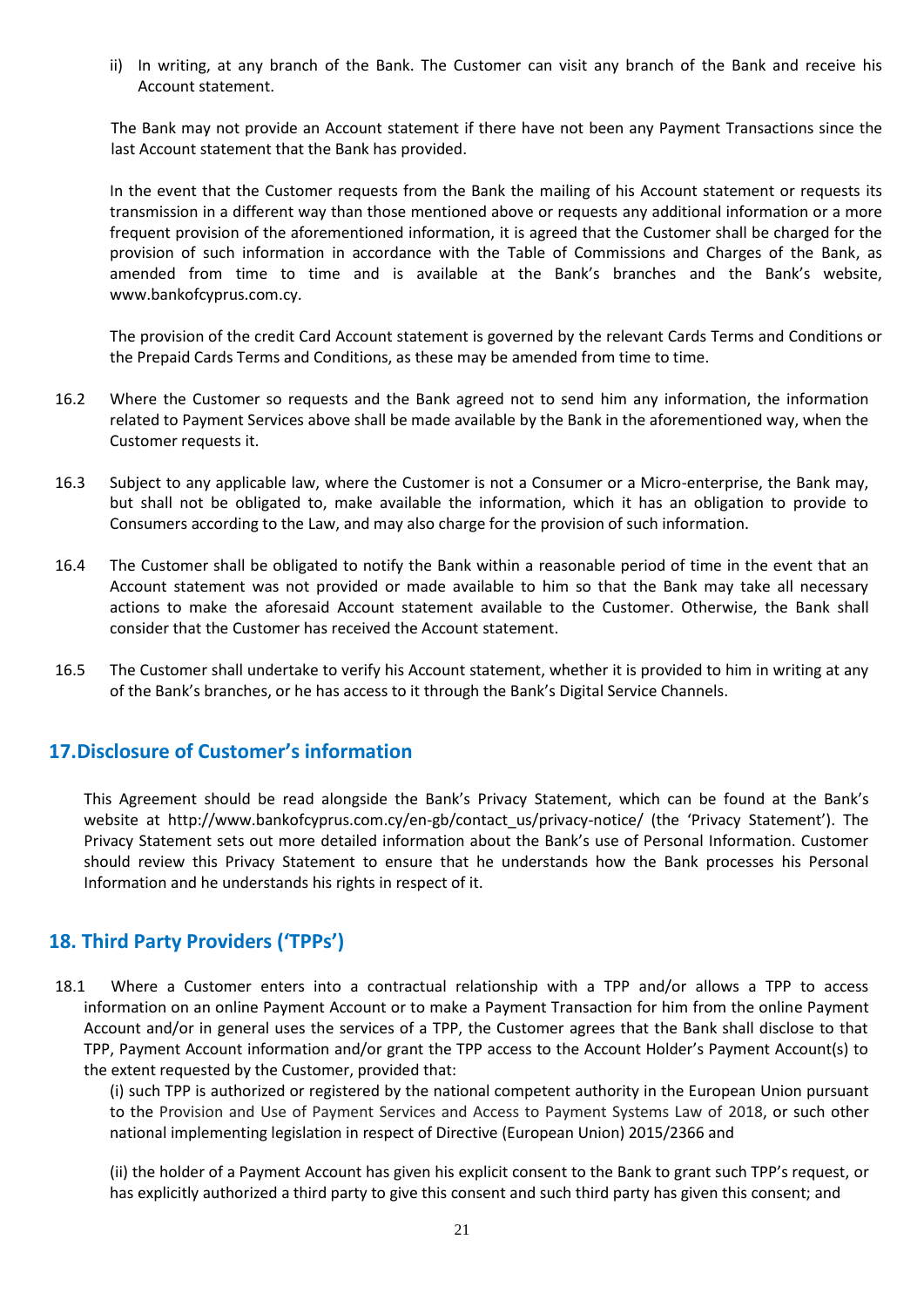(iii) the Bank discloses such information and/or grants such access subject to any limitations that the Customer or the third party, where applicable, has brought to the attention of the Bank; and

(iv) the Customer's and/or the third party's and/or TPP's request is made in accordance to the Provision and Use of Payment Services and Access to Payment Systems Law of 2018 and any other applicable law; and

(v) the Bank and/or any other relevant authority has not blocked the access of such TPP due to violation by such TPP of any applicable law and/or where there are concerns that is acting on an unauthorized or fraudulent basis and/or it does not meet the required security measures and standards. In that case the Bank will inform the Customer of its refusal unless doing so would compromise reasonable security measures and/or any applicable national or European law.

Where the Customer is provided with a card-based Payment Instrument by a TPP which is linked to an Account which is accessible online, the card-based Payment Instrument issuer may request confirmation from the Bank that an amount necessary to execute the card-based Payment Transaction is available on the Customer's Account. The Customer agrees that the Bank may provide this confirmation in the form of a simple "Yes" or "No" communication immediately in response to each such request.

- 18.2 For the avoidance of doubt, paragraph 18.1 applies to joint Payment Accounts. The co-Account Holder(s) of such joint Payment Accounts hereby give their explicit consent to be bound by the actions and/or decisions of the Customer in authorizing the Bank to disclose to a TPP any Payment Account information and/or to enable access to the Payment Account(s) as described in paragraph 18.1.
- 18.3 To revoke the authorization given under paragraphs 18.1 and 18.2, the Customer shall inform the Bank through accessing the Digital Service Channels of 1bank or, where the Customer is not a natural person, the revocation shall be done via the completion of a paper application form that can receive from any branch of the Bank.

# <span id="page-21-0"></span>**19.Termination**

- 19.1 This Agreement shall not have an expiration date and shall continue to be in force until terminated by the Customer or the Bank as provided below.
- 19.2 The Customer may terminate this Agreement at any time by giving written notice to the Bank. If the Customer, being a Consumer or Micro-enterprise, terminates this Agreement within a period of six (6) months from the date he enters into this Agreement, the Bank shall be entitled to impose a charge in accordance with the Table of Commissions and Charges of the Bank of Cyprus. Where the Customer is neither a Consumer nor a Micro-enterprise, the Bank may impose a charge for the termination of the Agreement even after the expiry of the six (6) month period. This charge will be in accordance with the Table of Commissions and Charges of the Bank of Cyprus. It is provided that where the Payment Account is subject to the Bank Account Switching Code, any transfer of a Payment Account to another Payment Service Provider shall be subject to the provisions of the said Code.
- 19.3 Τhe Bank shall be entitled to terminate this Agreement and to revoke the use of the Bank Account without providing any reasoning, by giving a two (2) month notice in writing. In such case, the Customer shall have an obligation to settle any debit balance due in whole.
- 19.4 The Bank shall have the right to terminate this Agreement or to refuse to execute any Payment Transaction if the Customer is deceased, is declared bankrupt, is convicted for any offence or, in the case of legal persons, is dissolved or due to a repeated violation of an essential term of this Agreement by the Customer or by a person authorized to act on his behalf, or where there is a suspicion or risk of fraud or fraudulent or unauthorized use of the Account or of a Payment Instrument and/or of the security features thereof or where there are suspicious Transactions or where there is an increased risk of inability to settle the balance or in the event of failure of settling the Account and/or for compliance reasons and/or where the Customer refuses to provide important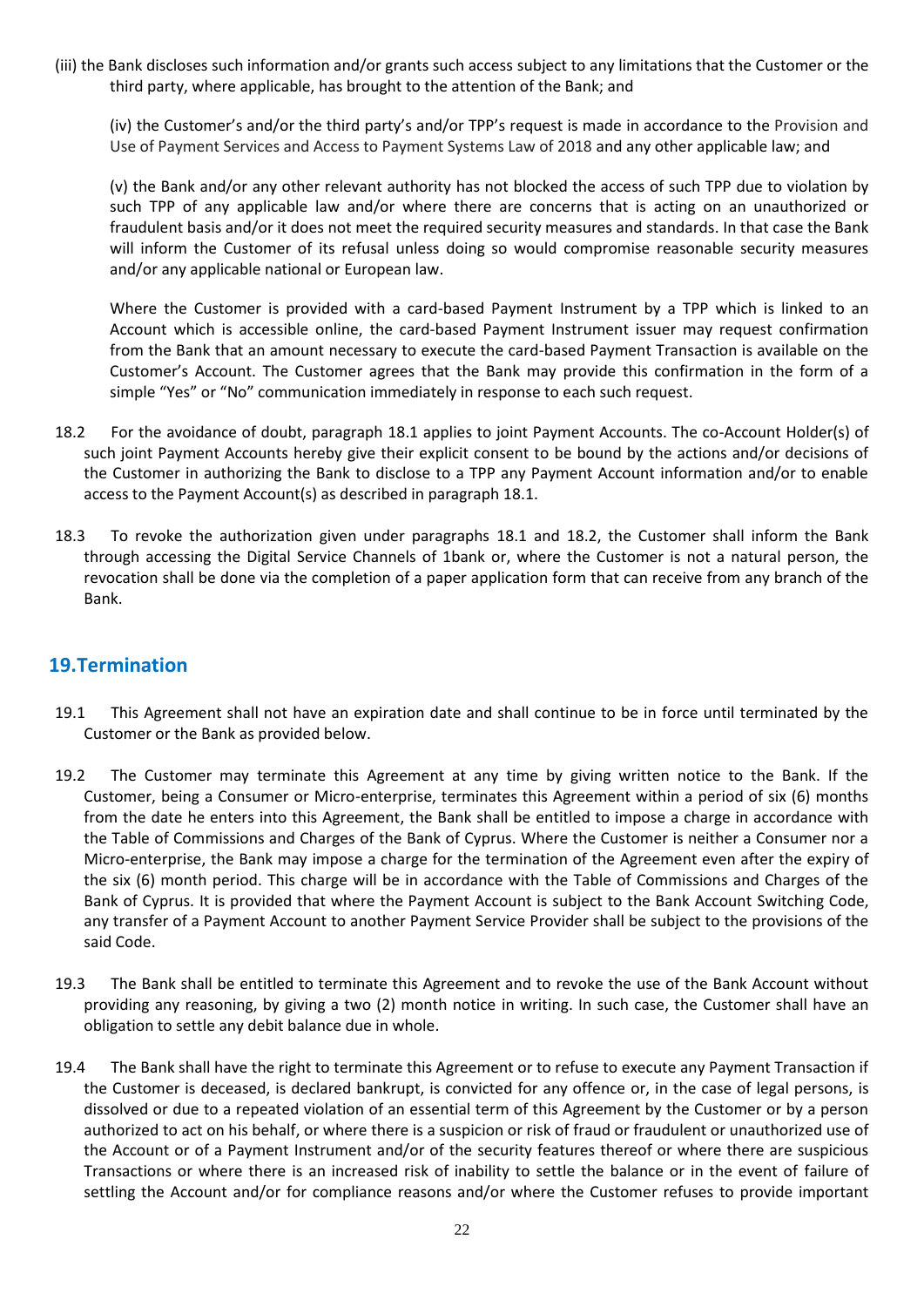information requested by the Bank in the process of updating his file and/or he does not meet the criteria imposed by the Bank's Customer Acceptance Policy and/or if this permitted or required by any applicable law and in general, for objectively justified reasons. In such cases, the Bank shall notify the Customer and/or any third person of its decision as well as of the reasons thereof before, or shortly after, the revocation, unless this is contrary to European or National Legislation.

19.5 The Bank shall cancel the revocation and restore the Αccount if the Customer satisfies the Bank that the reasons for termination do not apply.

The termination shall not affect the Customer' liability since the time of termination, and at the time of the termination the Bank shall be entitled to demand the immediate settlement of all amounts due. The balance due shall continue to be charged with interest until full settlement.

- 19.6 Subject to the provisions of any applicable law, where the Customer is neither a Consumer nor a Microenterprise, the Bank shall be entitled to terminate this Agreement as well as the operation of the Accounts covered by this Agreement with immediate effect.
- 19.7 Where charges are imposed on a regular basis for the provision of Payment Services covered by this Agreement, the Customer, being a Consumer or Micro-enterprise, shall be obliged to pay only the proportion of charges due up to the time of termination. The Bank shall be bound to reimburse any pre-paid charges applicable to the time after termination.

# <span id="page-22-0"></span>**20.Bank Liability in the Event of Force Majeure and Compliance with Legislation**

The Bank shall not be liable for any loss or damage incurred by the Customer in the event that a Payment Transaction has not been executed or has been deficiently executed due to abnormal or unforeseen circumstances or due to electric, electronic, mechanical, communication or similar failure, erroneous information, strike, terrorism, war or any other reason outside the Bank's control or in the event that the Bank is obligated to comply with its obligations arising from any provision of applicable legislation.

# <span id="page-22-1"></span>**21.Customer Service and Complaints Procedure**

21.1. If, for any reason, the Customer is not fully satisfied with any aspect of the Bank's services, he may inform the Bank as soon as possible and no later than fifteen (15) months from the date that he acknowledged or should have reasonably acknowledged the actions which were in his view detrimental.

21.2 It is recommended that the Customer initially communicates with his personal Customer Service Officer at the Bank (by telephone, physical presence or fax), and if not satisfied, he may submit his complain in any of the following ways:

- i) Through the Bank's website at [www.bankofcyprus.com.](http://www.bankofcyprus.com/)cy as stated below:
	- a) By message to the 1bank Service, if the Customer is a subscriber of 1bank.
	- b) By Webform if the Customer is not a subscriber of the 1bank Service or the complainant is not an existing Customer of the Bank, or
- ii) By calling the 1bank Service at 800-00-800 (+357 -22128000 for international calls) during Business Days from 7:45 to 20:00), or
- iii) By post, at the following address:

Bank of Cyprus Public Company Ltd,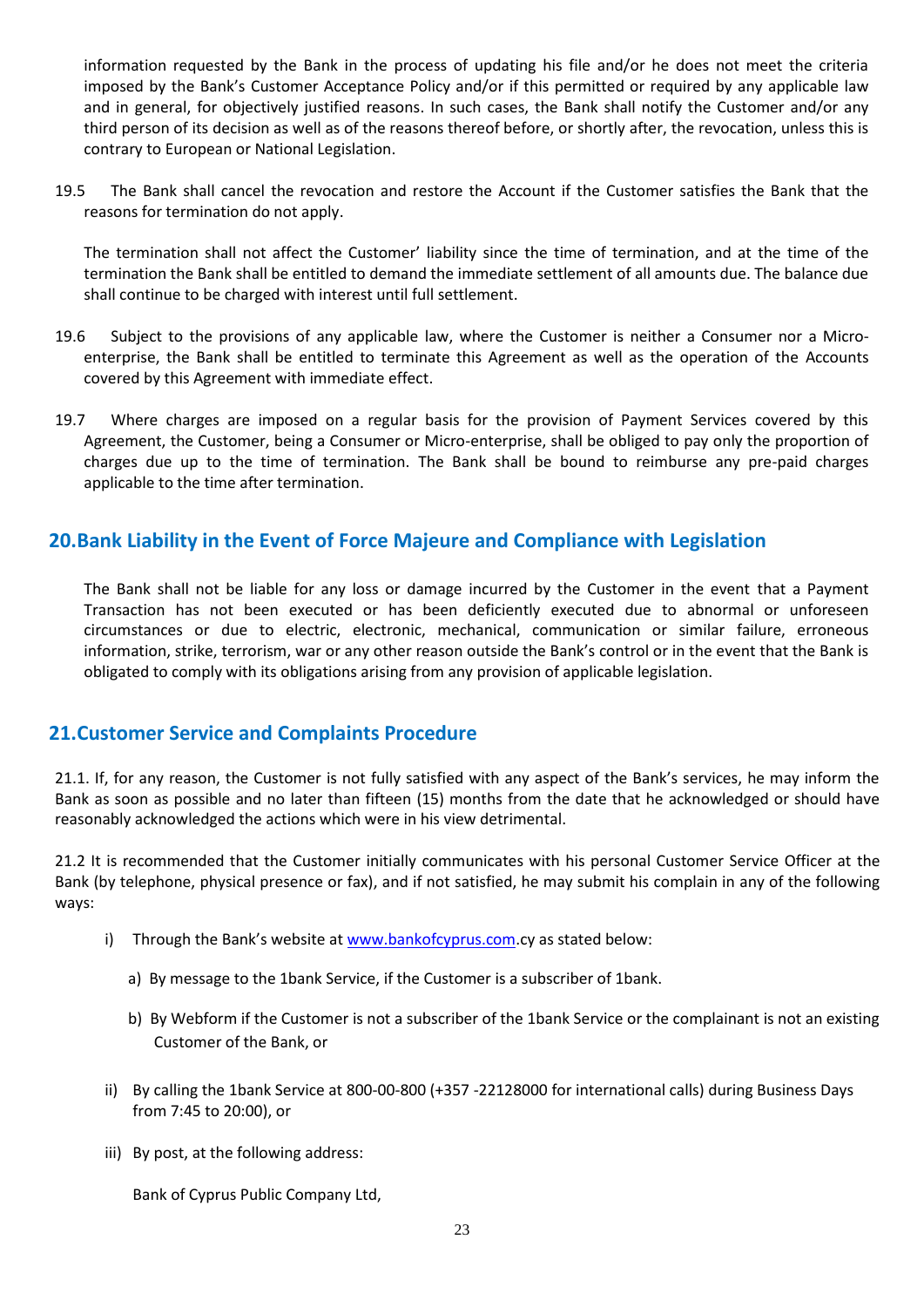Digital Service Channels (1bank) P.O. Box 21472 1599 Nicosia, Cyprus

by printing and completing the Complaint Submission Form which is posted on the Bank's website at [www.bankofcyprus.com.cy](http://www.bankofcyprus.com.cy/)

In submitting his complaint, the Customer must include the following information:

- i) The Customer's full name and postal address
- ii) His ID/passport number
- iii) His e-mail address
- iv) His telephone number
- v) Detailed description of his complaint
- vi) The means by which the Customer wishes the Bank to contact him (by telephone/e-mail/post).

Upon receiving the Customer's complaint by the Bank and no later than two (2) Business Days from its receipt, the Bank shall send an 'Acknowledgement of Receipt of Complaint' to the Customer, which shall include a Reference Number of the Customer's complaint. This Reference Number shall be used by the Customer in his communication with the Bank in the future.

The Bank shall investigate the complaint and, proportionate to the nature and information available, shall make efforts to find ways of resolving the matter. The Customer shall be notified by the Bank of the proposed way of resolving the complaint as soon as possible and no later than three (3) months from the date of receipt of the complaint by the Bank. As regards complaints relating to Payment Services, the Customer will be informed of the proposed way to resolve the complaint no later than fifteen (15) Business Days or, if that is not possible, within thirty-five (35) Business Days provided that the Customer is informed of this delay.

If the Customer is a natural or legal person, club or charity, trust or a Consumer in general as stated in the relevant legislation, and is not satisfied by the solution suggested by the Bank and the actions it has taken to resolve the complaint or if three (3) months have passed from the date of receiving the 'Acknowledgement of Receipt of Complaint' without the Customer having received a pertinent answer, the Customer shall have the right to submit his complaint to the Financial Ombudsman within four (4) months.

21.3 For complaints related to the Provision and Use of Payment Services and Access to Payment Systems Law of 2018, the Customer may also refer the matter to the Central Bank of Cyprus (you can find the Central Bank of Cyprus's contact details on its website, as per paragraph 23.1. below). Moreover, he may also use the means for out-of-Court dispute resolution as explained in the Alternative Dispute Resolution for Consumers Law, N. 85(I)/2017. The Ombudsman's contact details are stated at the website www.financialombudsman.gov.cy

## <span id="page-23-0"></span>**22. Governing Law and Jurisdiction**

This Agreement shall be governed by Cypriot Legislation and it is hereby agreed that the Courts of the Republic of Cyprus shall have jurisdiction to settle any dispute which may arise from or in relation to this Agreement. It is provided that this article does not affect the rights of the Bank to take legal measures before the Courts of any other country which may have jurisdiction.

## <span id="page-23-1"></span>**23. Supervisory Authority**

23.1. The Bank's competent Supervisory Authority is the Central Bank of Cyprus. Central Bank's of Cyprus contact details are stated at their website at **[https://www.centralbank.cy/en/home.](https://www.centralbank.cy/en/home)**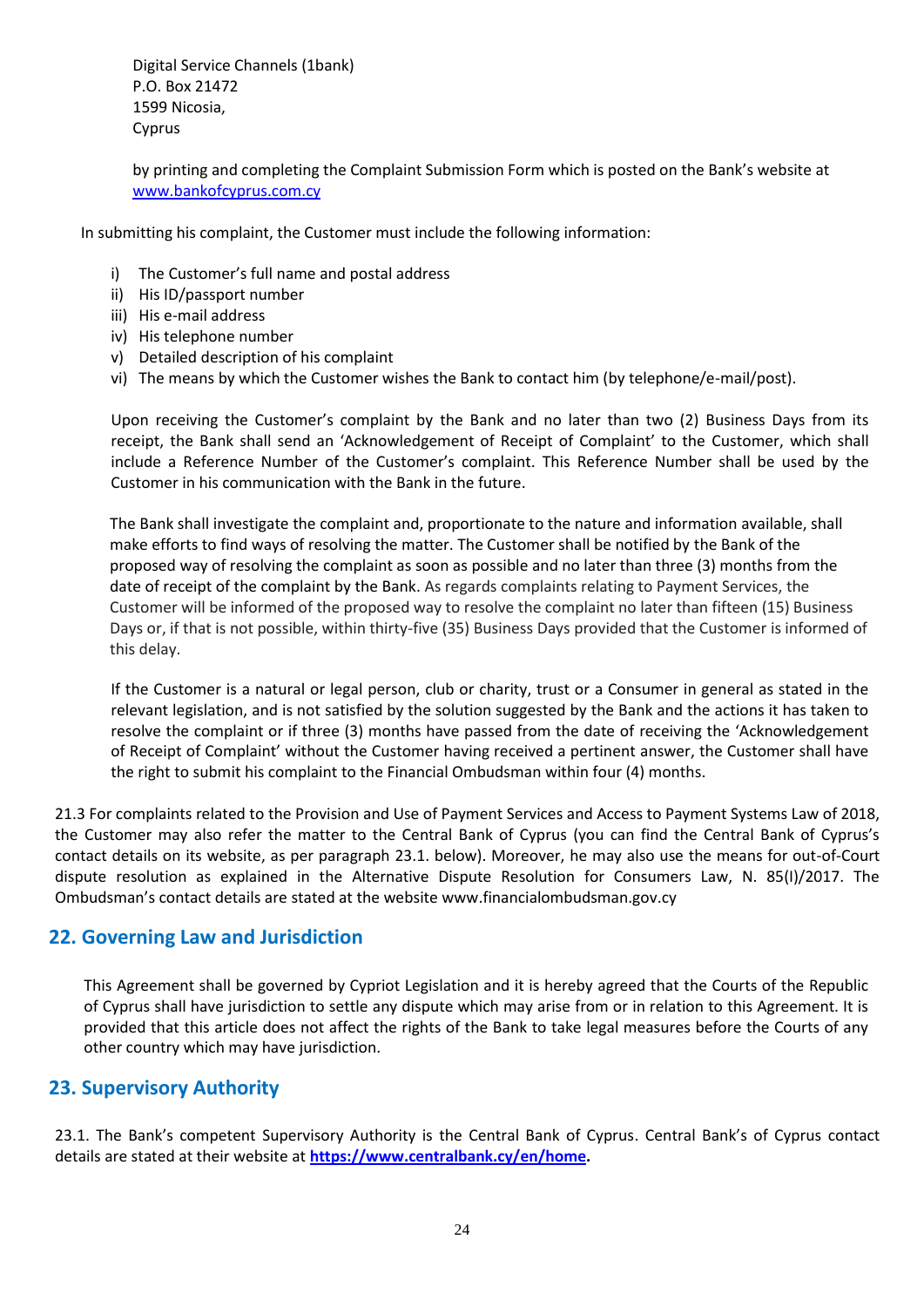23.2. The Customer shall be entitled to lodge a complaint to the Central Bank which may organize an extrajudicial disputes resolution procedure as per the provisions of the relevant legislation.

# <span id="page-24-0"></span>**24.Miscellaneous**

- 24.1 This Agreement shall be in the Greek and English languages and any communication and/or any notifications shall be made in one of these languages, as selected by the Customer.
- 24.2 Where the Customer signs any documents, apart from this Agreement, for the provision of credit, the provision as well as the termination/suspension of the credit facility shall be covered by the terms of the document governing the provision of credit and not by this Agreement.
- 24.3 Any reference in this Agreement to the masculine gender shall include the feminine and any reference to the singular shall include the plural and vice versa.
- 24.4 The headings in these provisions are used for ease of reference and shall not affect the manner of their interpretation.
- 24.5 Failure by the Bank to enforce its rights on the basis of any term of this Agreement shall not be deemed to be a waiver of its rights.
- 24.6 This Agreement shall be binding on the Bank of Cyprus Public Company Limited (HE 165) registered at 51 Stasinou Street, CY- 2002 Strovolos, its successors and assignees.
- 24.7 The Customer shall have the right, at any time during the contractual relationship, upon request, to receive in printed form or other durable means, any of the following documents:
	- (a) this Agreement,
	- (b) the 1bank Terms and Conditions
	- (c) the Cards Terms and Conditions
	- (d) the prepaid Cards Terms and Conditions
	- (e) the Operating Guidelines
- 24.8 The methodology in calculating the interest rate is published on the Bank's website at [www.bankofcyprus.com.](http://www.bankofcyprus.com/)cy